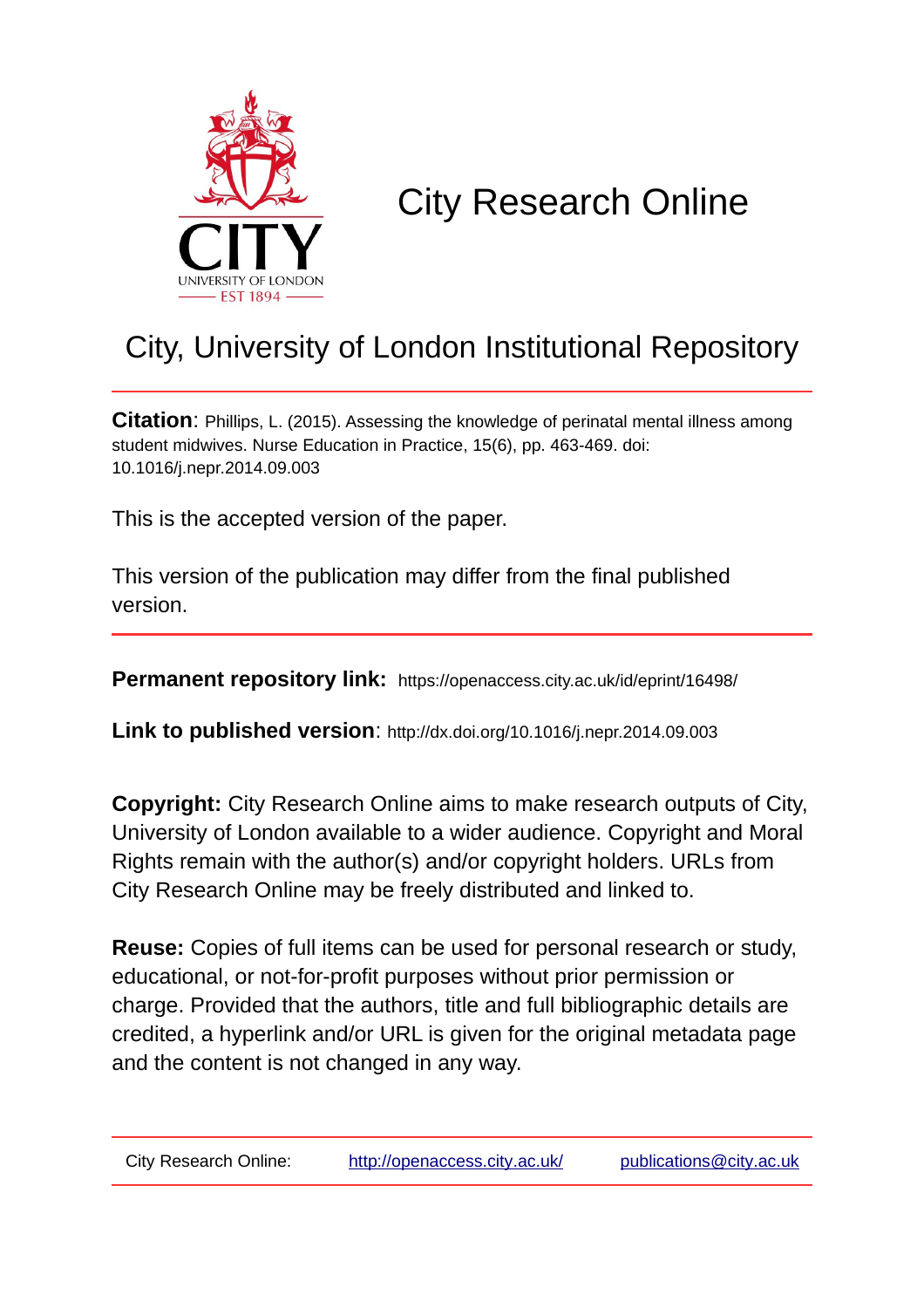### Assessing the knowledge of perinatal mental illness among student Midwives

#### Louise Phillips

#### **Introduction**

Experiences of emotional distress are common during pregnancy and following childbirth, and there is much reference to the 'baby blues' that occur normally in the few days following birth (Spinelli and Endicott 2003; Evans et al, 2001). Having a child is a major adjustment for a woman that involves major changes in her sense of self, her roles, and relationships with others (McCourt 2006). Many women feel overwhelmed about becoming mothers and express these in a range of ways, such as feeling loss, sadness and ambivalence.

There is strong research evidence that women are at greatest risk of developing a mental illness during the process of having a baby than at any other time in their lives (Dearman et al, 2007). Women are twenty times more likely to be admitted to a psychiatric hospital in the two weeks after childbirth than at any time in the two years before or after (NICE 2007). During pregnancy and up to one year following childbirth, perinatal mental illness (mental illness occurring around the time of pregnancy and birth) is a leading cause of maternal death (Confidential Enquiries into Maternal Deaths 2004; Lewis 2007). The impact of perinatal mental illness on family members has been researched widely (Murray et al, 1996; Poobalan et al, 2007). Research evidence also suggests that perinatal mental illness in the mother has an impact upon the child's emotional, cognitive and physical development (Dearman et al, 2007).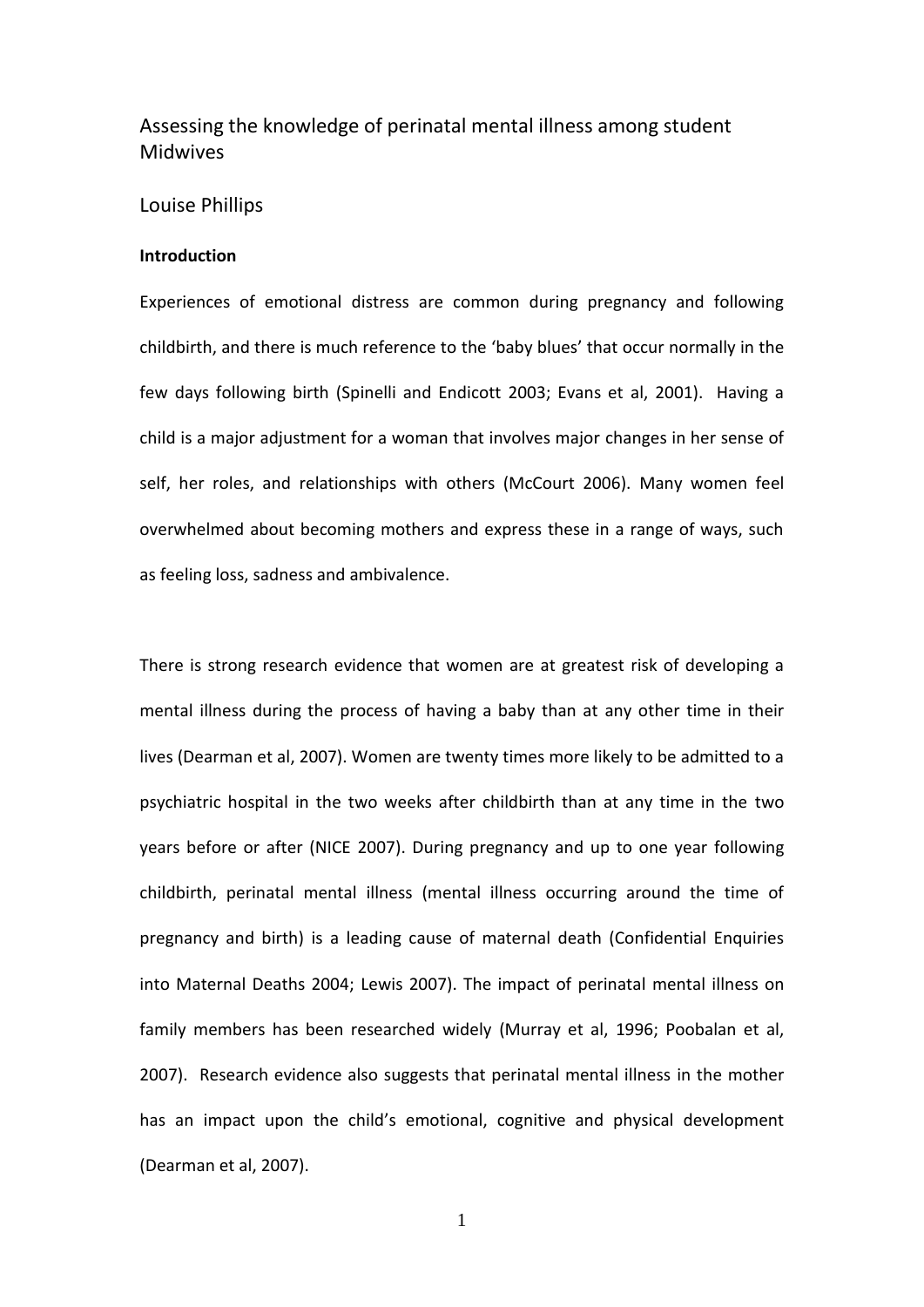There are very few research studies that focus upon the knowledge of student midwives of perinatal mental illness. In relation to this, it is vital to consider the ways in which midwives are trained, and the attention given to perinatal mental illness in the midwifery curriculum and in placement experiences. This research aims to systematically assess student midwives knowledge of perinatal mental illness and to subsequently inform curriculum development for midwifery students at both undergraduate and postgraduate levels. This study also aims to contribute towards improving the care and support women with perinatal mental illness receive from antenatal services. Consequently, the findings from this study will also be used for the development of an educational web-based resource for student and qualified midwives.

#### **Background/ Literature**

#### *The role of the Midwife*

The NICE guidelines (2007) 'Antenatal and postnatal mental health: clinical management and service guidance' recommend that all pregnant women need to be screened for mental illness at first contact with a healthcare professional. This first booking appointment is where pregnant women are directly asked by a midwife if they are experiencing symptoms of mental illness, or have a previous or current diagnosis of mental illness (Whooley et al, 1997). Following disclosure of mental illness, an appropriate and relevant plan of care should be devised involving the woman that outlines her treatment and care. Midwives are therefore in a unique and privileged position to assess a woman's well-being and to offer appropriate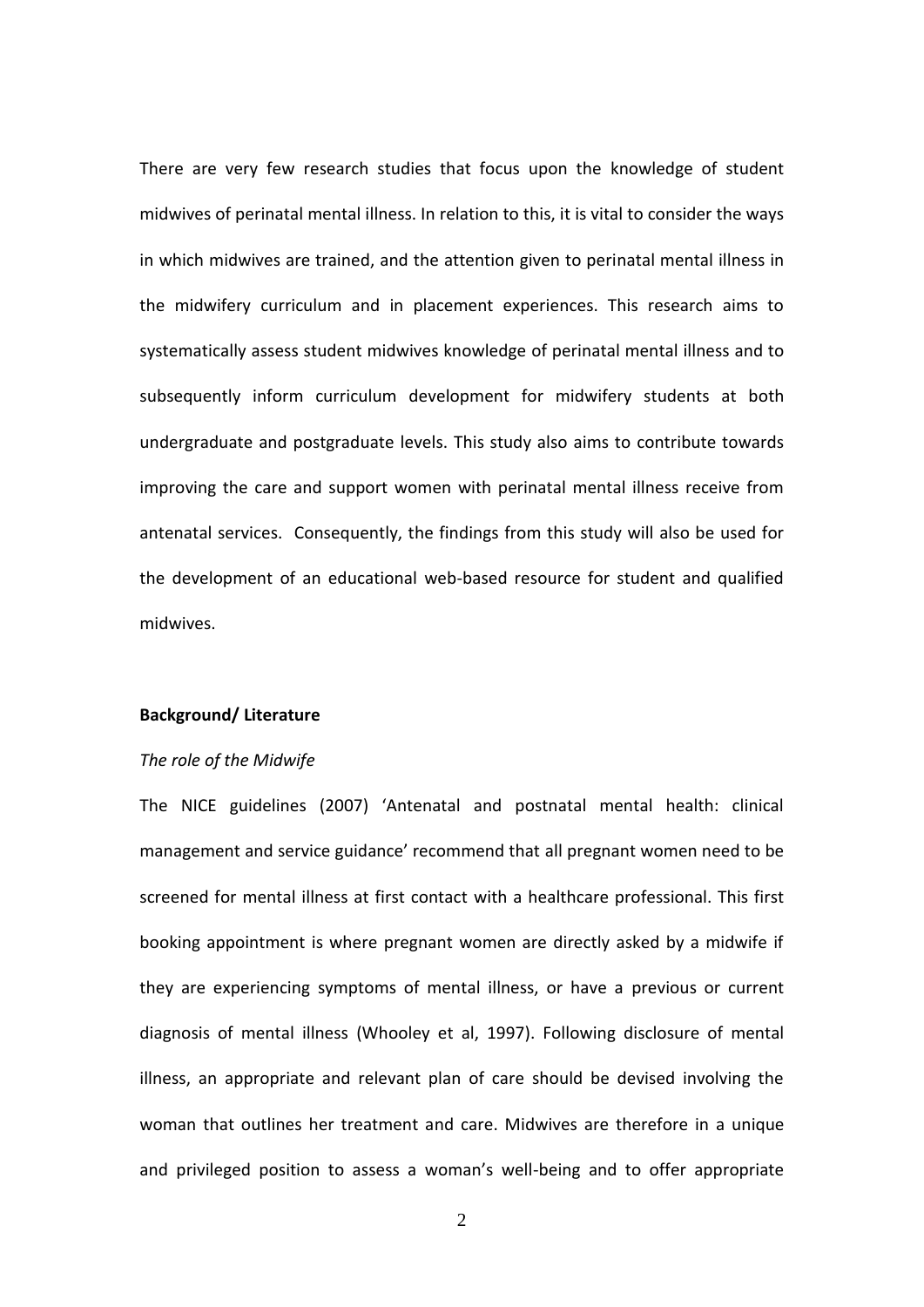support. Therefore, it is vital that midwives are equipped with the necessary skills to ask appropriate questions with regard to the experience of mental illness in order to make an assessment, and to then refer the woman to relevant services, and to work collaboratively with other health professionals.

#### *Midwifery training*

To investigate studies that have explored student midwives knowledge of perinatal mental illness, the health literature considered in this literature review was accessed using the Cumulative Index of Nursing and Allied Health Literature (CINAHL) 1990- 2012. Keywords 'student midwives'; 'mental health'; 'perinatal'; 'knowledge' and 'training' were used. It was found that previous research has highlighted that qualified midwives often have poor understanding and knowledge of perinatal mental health and require improved training (Ross-Davie et al, 1999). An Australian research study found that student midwives have a limited understanding, or a 'laypersons' view of perinatal mental illness (McCann and Clark 2010). In addition, research has found that midwives frequently feel unconfident in their role in appropriately assessing and referring women who experience perinatal mental illness to relevant specialist services (Stewart and Henshaw 2002; McCauley et al, 2011). Other research has recommended the need for midwives to receive formal training on post-natal depression as many symptoms overlap with those experienced in pregnancy and following birth (Jomeen et al, 2009). Therefore, a small number of research studies were found relating to midwives awareness and knowledge of perinatal mental illness, but there were none on the knowledge of student midwives specifically.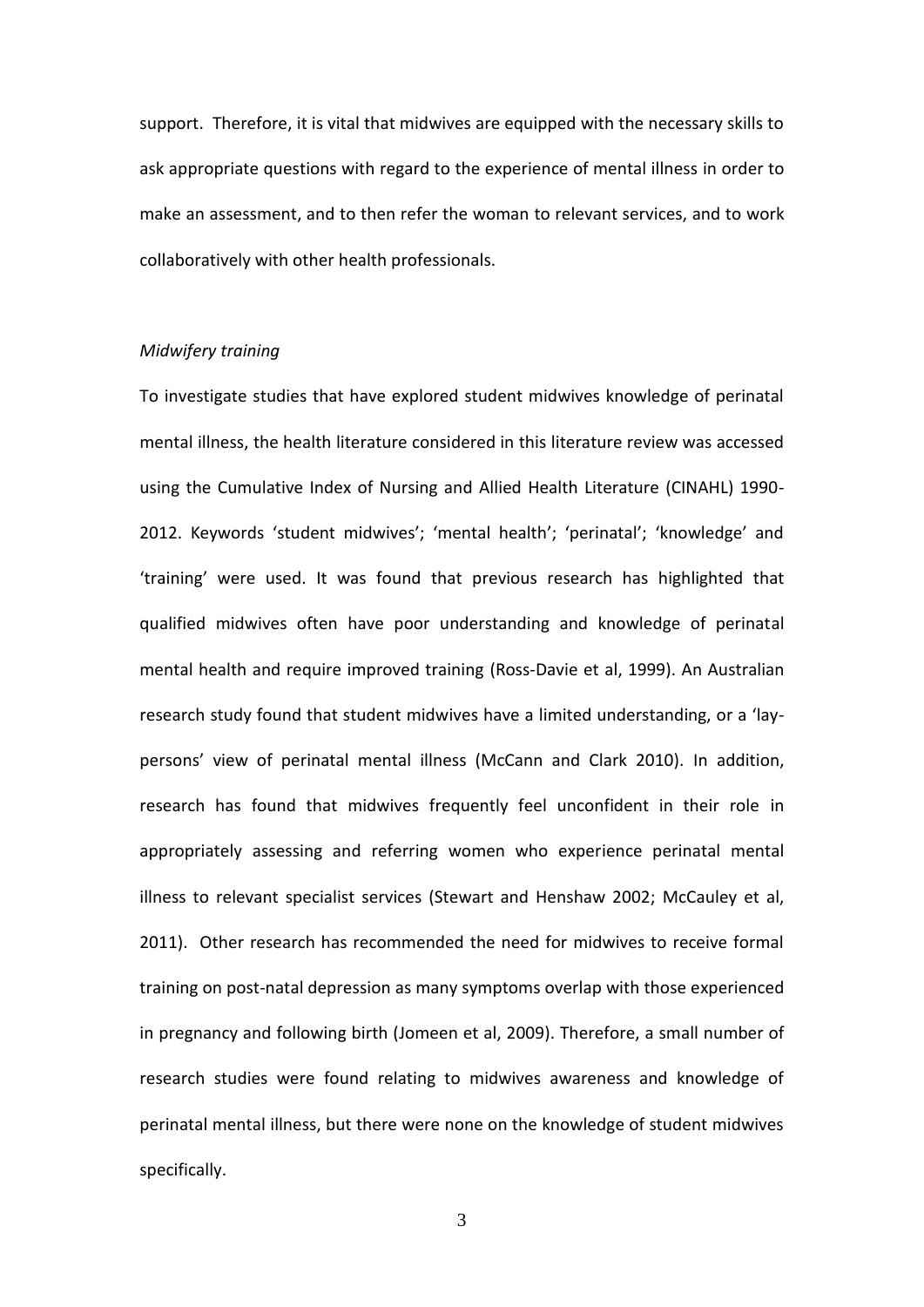#### **The Study**

#### *Aims*

This research aims to systematically assess student midwives knowledge of perinatal mental illness and to subsequently inform curriculum development for midwifery students at both undergraduate and postgraduate levels. This study also aims to contribute towards improving the care and support women with perinatal mental illness receive from antenatal services. Consequently, the findings from this study will also be used for the development of an educational web-based resource for student and qualified midwives.

#### *Design*

The researchers decided to use the qualitative method of focus groups to assess student midwives knowledge of perinatal mental illness. The researchers valued the collective nature of the focus group method, and did not wish to reach a consensus but to encourage a range of responses from the group. This method enabled the researchers to enter the world of student midwife group and their experiences which were, as Kitzinger states about the value of focus groups, "articulated through social interaction". The researchers were also able to observe how the group interactions related to peer communication and group norms (Kitzinger 2005: 58.

#### *Setting*

The focus groups were conducted at a time when the students were attending their placements. The focus groups took place in an education centre a short walk away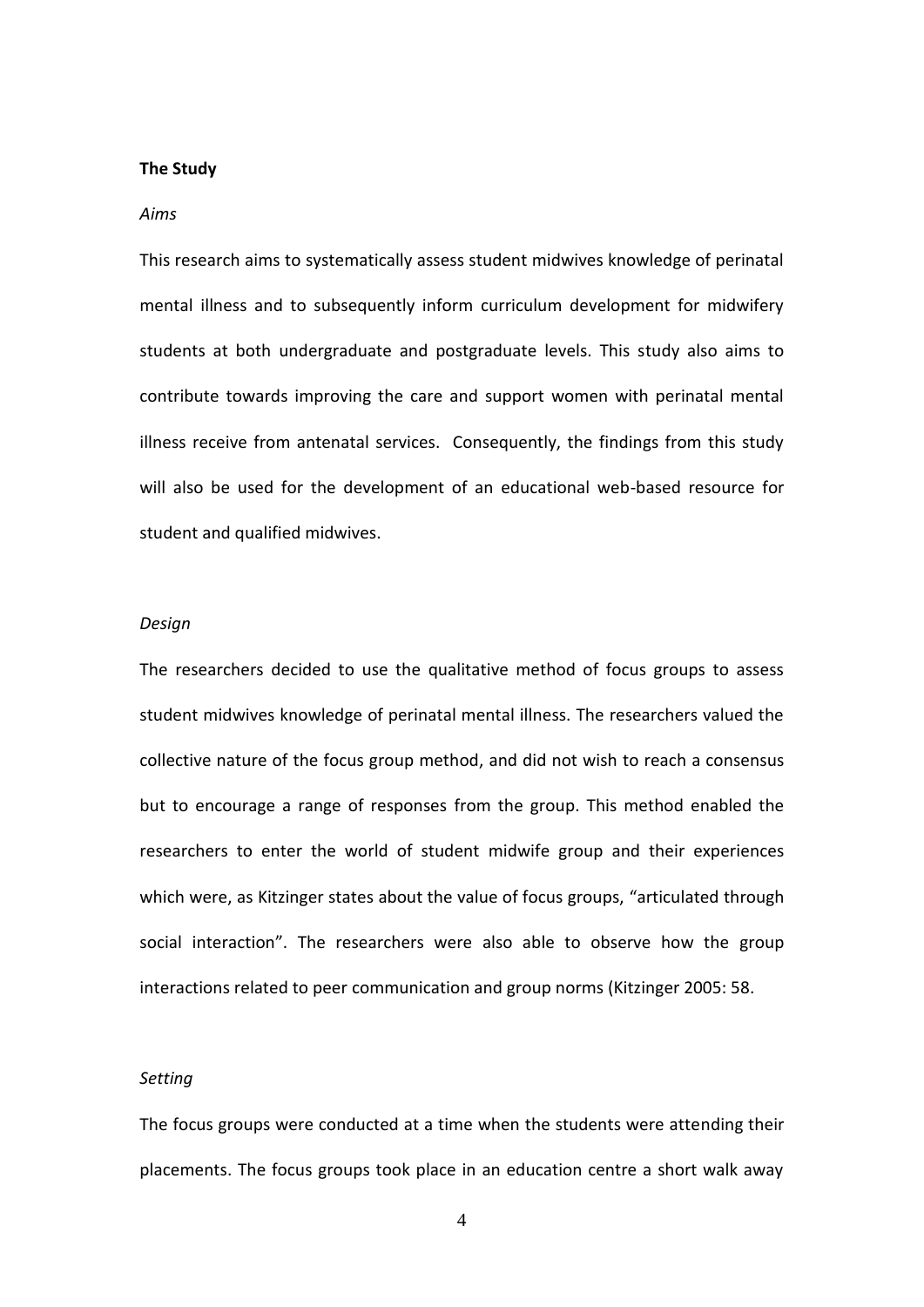from the students' placement areas. The room had been booked prior to the focus groups and were free of any interruptions and disturbances. The rooms booked allowed adequate time for the focus groups and for any de-briefing needed following the group.

#### *Participants*

A purposive sample of nine student midwives was recruited to the study. Those student midwives who were near completion (within six months) of a BSc honours degree in Midwifery (3 year and 78 week cohorts) were asked to participate in the research study consisting of two focus groups. The focus groups lasted for 1 hour, and were not taken out, and did not interfere with, teaching and learning time. To encourage the participation in the research study and to ensure minimal inconvenience to student midwives, the focus groups were conducted at a time when the students were attending their placements. It was made clear that the focus groups were not an exam or a test. Taking part in the study was completely voluntary. The researchers made it clear that if students decided that they did not want to take part in the research study, they did not have to give a reason and there would be no adverse effects on the student or the continuation of their midwifery training course. If after signing the consent form, the students wanted to withdraw some of comments or statements they had made in the focus groups, they were free to do so. The small group discussions were moderated by two researchers.

Due to the potentially sensitive subject of the research topic, students showing any signs of distress during or after the focus groups were to be given additional time to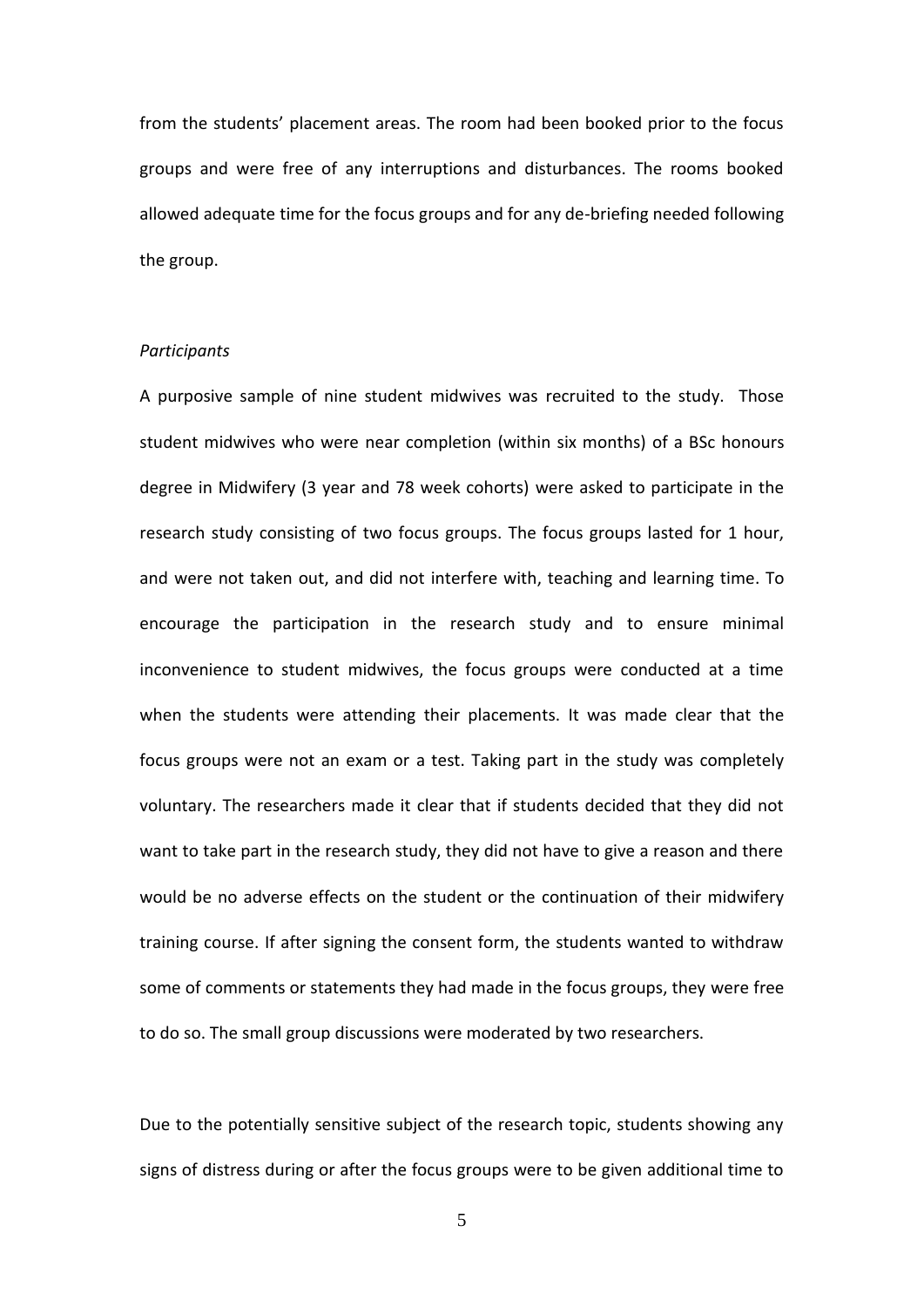debrief. If necessary, referral to university based occupational health or counselling services was to be offered. Students could also seek support from their personal tutor. The researchers' contact details were provided on the participant information sheets and students were reminded that they could contact the researchers' if they wished following the focus groups.

The administrator for the 3 year and 78 week cohorts was requested to distribute information about the project to every student midwife who was within six months completion of their degree. Student midwives were given a period of two weeks to consider their participation in the study and were asked to indicate via email to the researchers their intention to participate.

#### *Methods*

At the start of the focus groups, ground rules were decided and participants were reminded about support available to them following the focus groups. The students were informed that one researcher would be taking field notes. The researchers reminded the students of the aims of the study. They explained that following introductions, the students would be asked to describe any experiences they had working with women experiencing mental illness, and then the discussion would be directed to a focus upon their knowledge of perinatal mental illness. The researchers found that the discussion flowed easily. They encouraged the participants to speak about their knowledge of perinatal mental illness followed by a discussion of their direct experiences. At times, some quieter members of the group were encouraged to participate.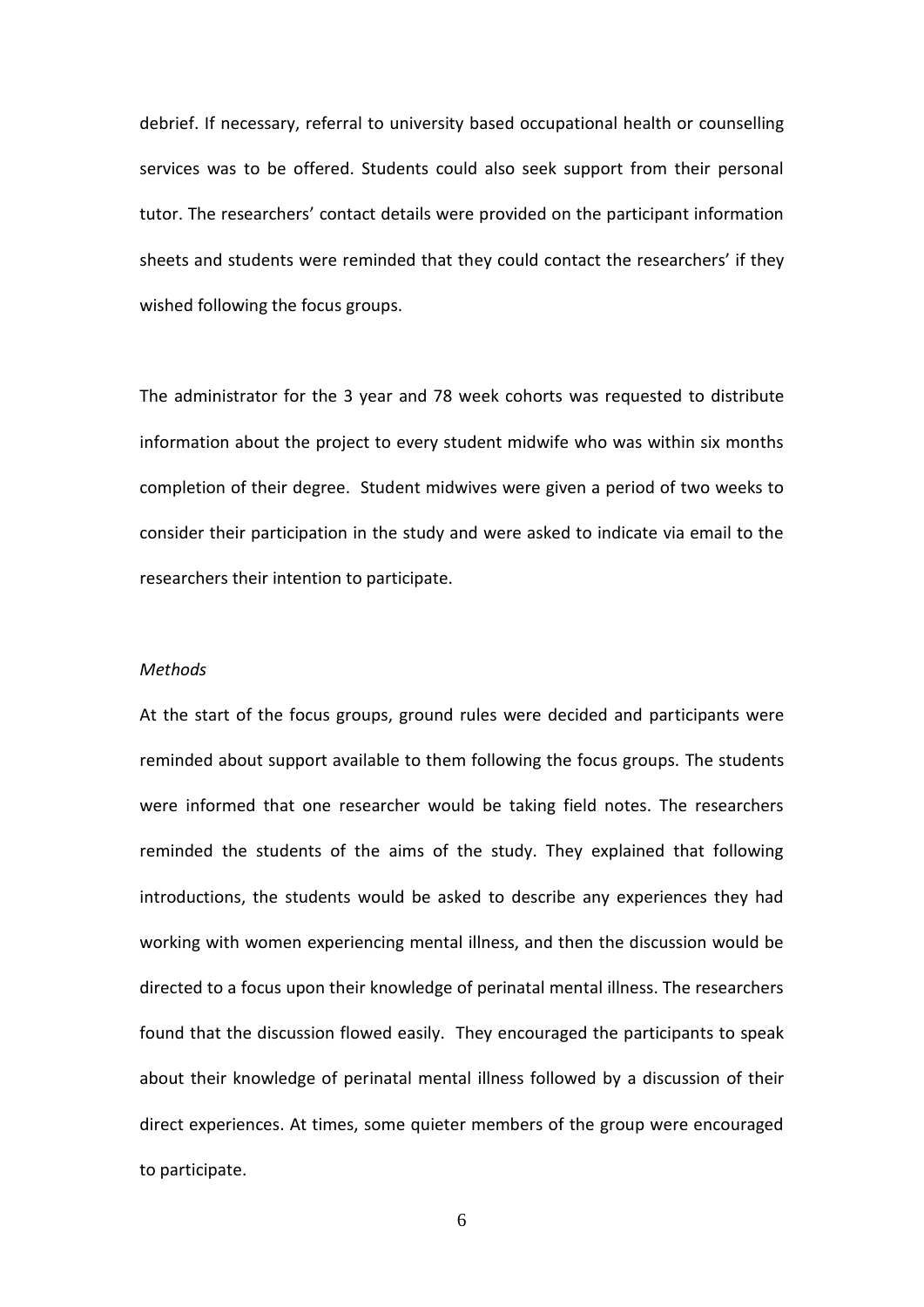At the beginning of the focus groups the researchers asked the students to introduce themselves and give details of their training in counselling and psychology or their experience of caring for clients with mental illness. Two of the students in one of the focus groups had either previous training in counselling skills or had cared for patients with mental illness. The student participants were asked to anonymise any patients they were discussing. With the participant's consent, the focus groups were digitally recorded, and the data collected from the focus groups were subsequently transcribed. Time was taken during this process to ensure the views and reflections of respondents were recorded accurately.

#### *Ethical considerations*

The researchers followed ethical procedures and all data collected during the process of the research study was handled in confidence. Student's names and any identifying information were not contained in any data collected. The students were informed that the study findings would be written up for a peer reviewed publication and reported at relevant conferences. The data will be stored in anonymised form for 10 years, and no research publication will identify students. Approval to conduct the project was sought from the relevant Research Ethics Committee.

#### *Reflexivity*

Prior to conducting the focus groups, the researchers discussed their expectations and assumptions about the research topic, which is referred to as reflexivity (Dowling 2006). As stated in the discussion section, both researchers did not expect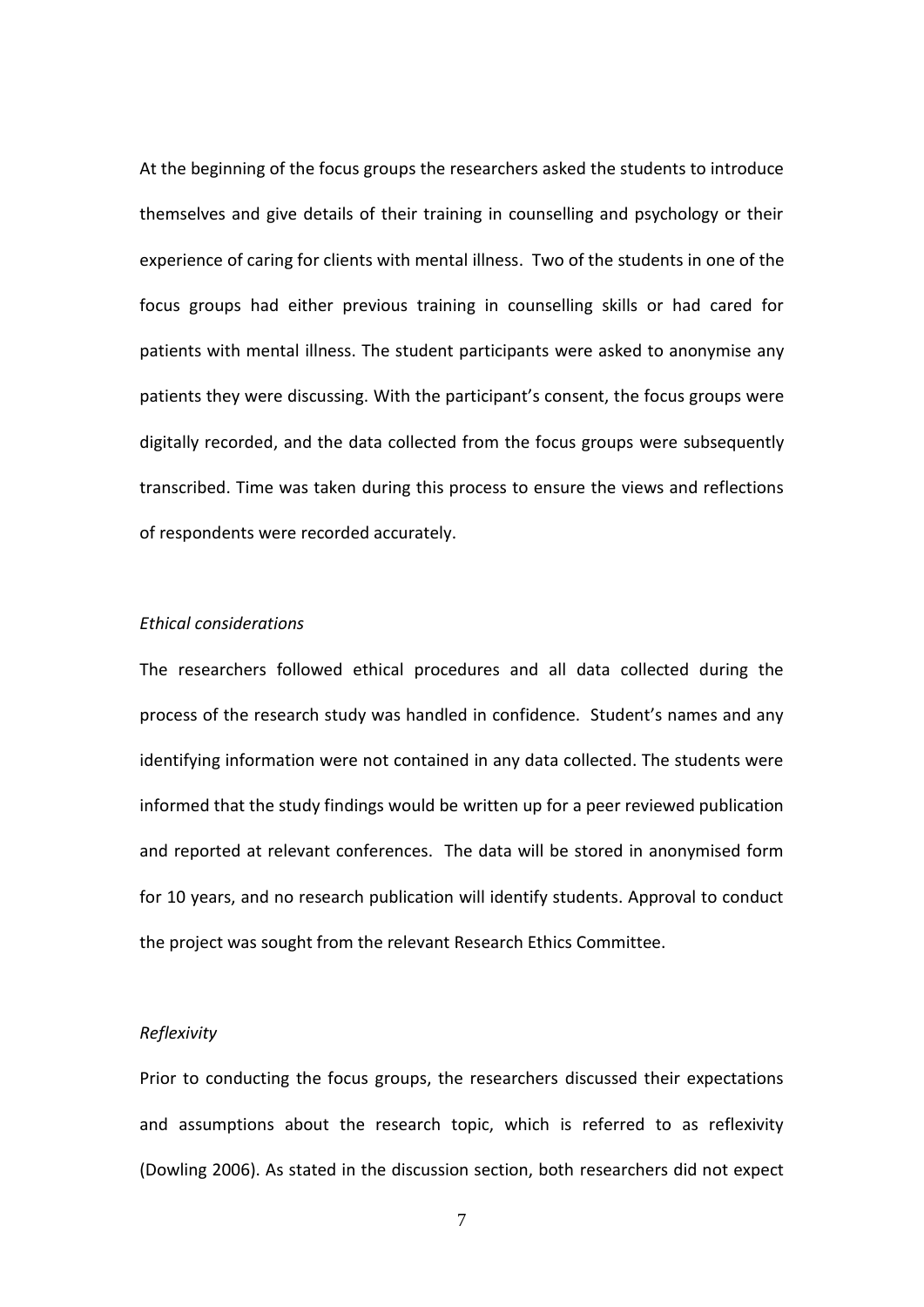to find the wide knowledge of perinatal mental illness and sensitivity about cultural factors among the student midwives who demonstrated a determination not to repeat some of the less than ideal practices they had observed. The researchers did discuss the impossibility of remaining 'outside' the subject matter being explored. Within the focus groups the students were encouraged to speak freely about their experiences and views of perinatal mental illness, without being influenced with the expectations and assumptions of the researchers.

#### **Data Analysis**

Thematic analysis has been described as an accessible method for identifying, analysing and reporting patterns or themes within data. It is considered flexible in terms of its potential to be used within differing theoretical frameworks (Braun and Clarke 2006). It is also used to interpret various aspects of the research topic itself (Boyatzis 1998).

The transcripts consisting of data from the focus groups were read thoroughly by the lead researcher for meaning and sense. Using the method of thematic analysis, the researcher firstly identified and noted relevant issues in the data relating to the participants' awareness of perinatal mental illness. The data was then manually coded. The researcher was then able to identify repeated patterns which were then categorised into specific themes. Key themes and issues which arose from the focus groups will now be discussed one-by-one.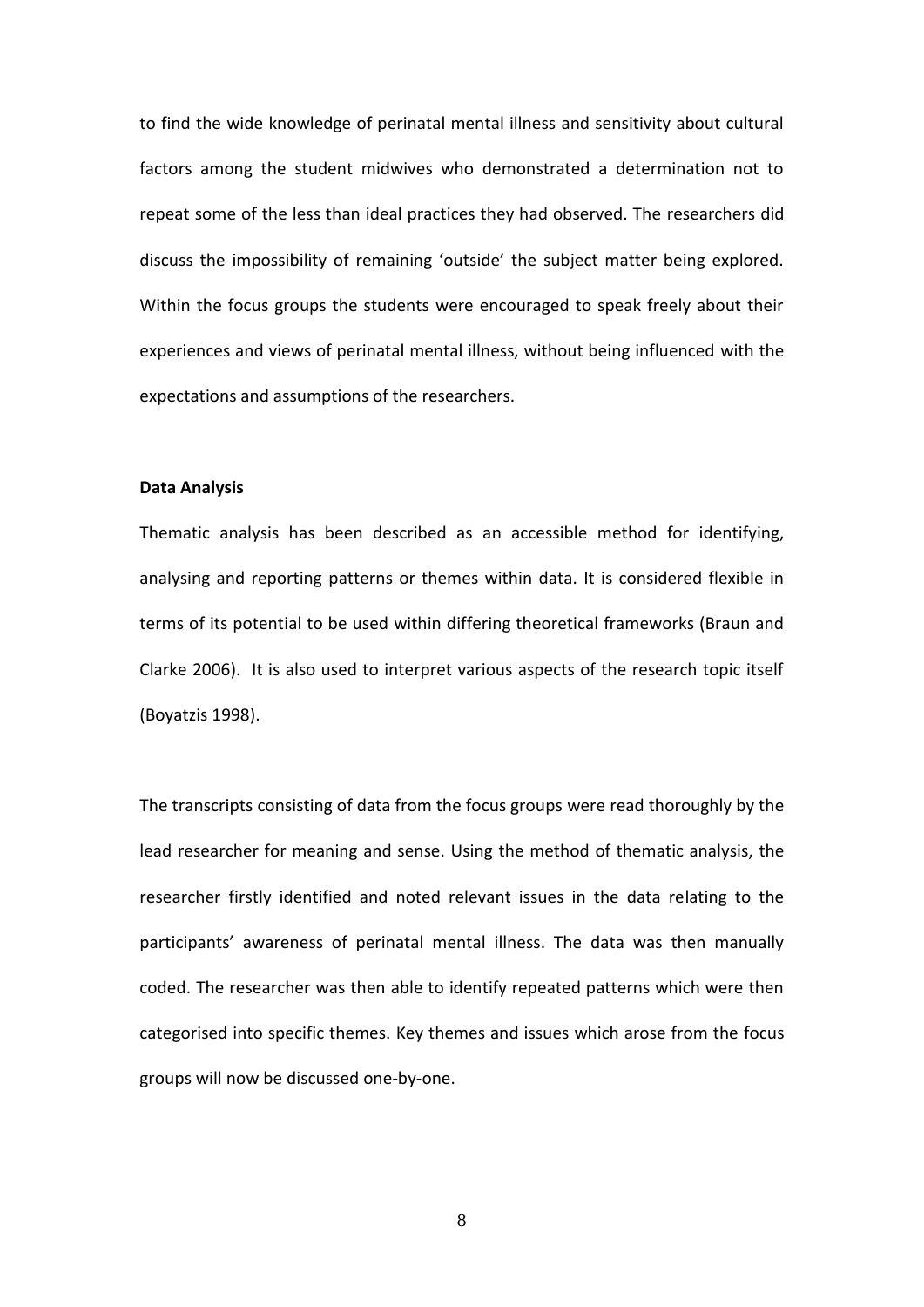## **Findings**

The themes identified were:

| Sensitivity to women |                                                           |
|----------------------|-----------------------------------------------------------|
| experiencing mental  | Knowledge of different forms of mental illness            |
| health problems      | Knowledge of perinatal mental illness                     |
|                      | Awareness of stigma that mother with mental illness       |
|                      | face                                                      |
|                      | Observation of practice and the lives of women            |
|                      |                                                           |
| Cultural awareness   | Awareness of cultural and ethnicity issues                |
|                      | Understanding that some women do not disclose             |
|                      | mental illness because of cultural and family pressures   |
| Perceptions<br>οf    |                                                           |
| mothers with mental  | Honest discussions about mental illness and difficult     |
| illness              | responses                                                 |
|                      | Observed that women with mental illness are not           |
|                      | always referred appropriately to specialist services      |
|                      |                                                           |
| Observations about   | Expressed that qualified midwives who take time to        |
| qualified midwives   | assess a women is perceived as 'slow' by their peers      |
|                      | Midwives do not have time to build a rapport with         |
|                      | women in their care                                       |
| Views on student     | Very little attention given to mental illness within the  |
| midwife training     | midwifery curriculum                                      |
|                      | Expressed<br>the<br>need<br>for<br>training<br>more<br>on |
|                      | communication skills and referral                         |

The coding system R= respondent will be used within the themes presented.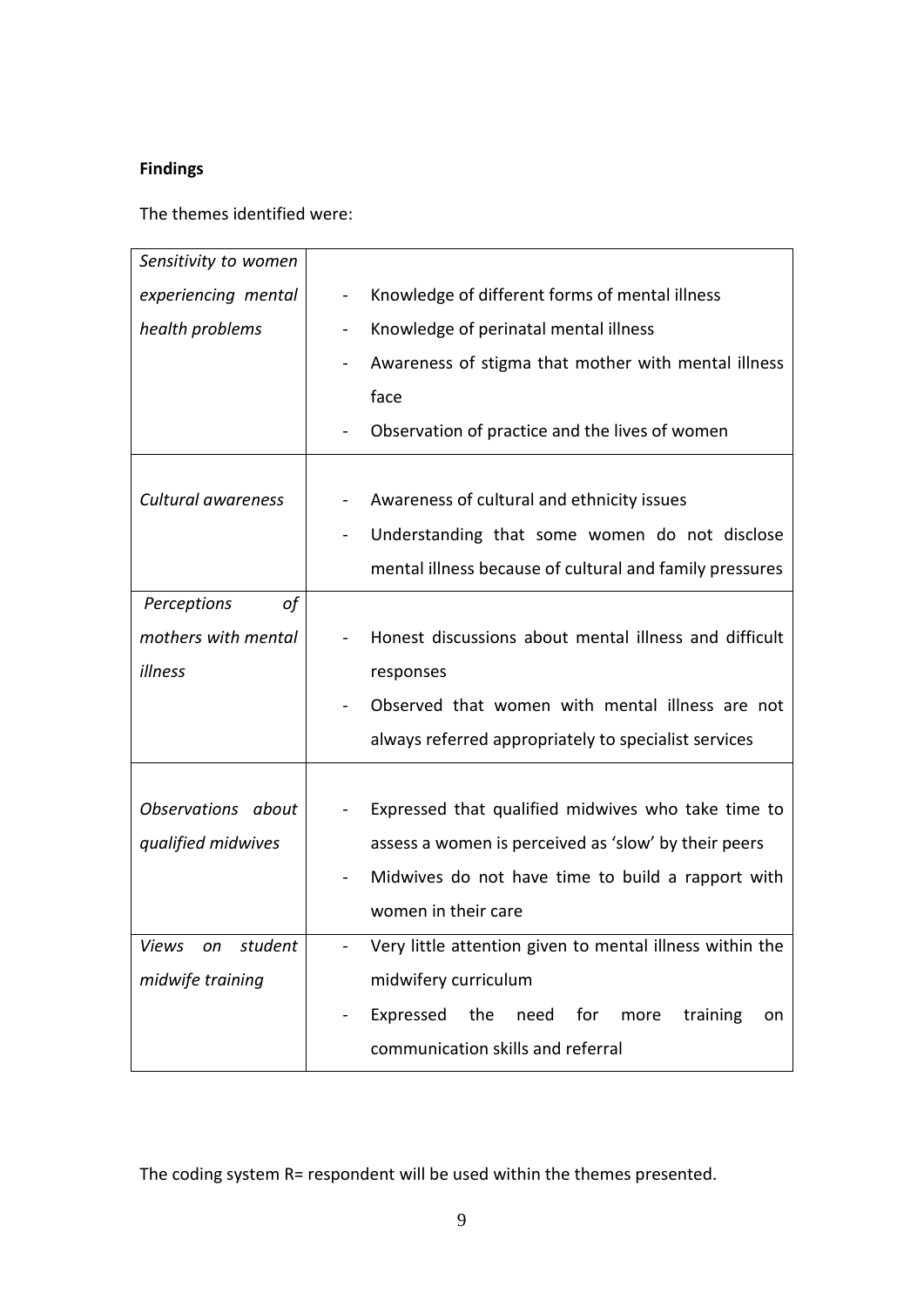#### *Sensitivity to women experiencing mental health problems*

Overall, there was a great deal of sensitivity towards women with mental illness demonstrated by all the student midwives. Several of the participants spoke of their knowledge about the different categories of mental illness including bi-polar disorder, depression, and schizophrenia. The participants also demonstrated awareness of mental illness at the time of pregnancy:

"We know that if women have a history of mental illness, they can get worse in pregnancy" (R3).

Many of the participants were aware of the stigma women with mental illness experience, particularly as mothers. The overwhelming view in the focus groups was that midwives do not have adequate time to assess a woman for mental illness, and furthermore as one of the participants stated:

"Midwives need time to properly assess and build a rapport with a woman" (R1)

Another participant stated:

"Midwives need more time to look beyond a woman's presentation" (R2). Many of the participants offered sensitive examples of women they thought could be experiencing mental illness at the time of pregnancy but were never followed up by qualified midwives. One participant, for example, described a woman who was very unkempt and living in a messy environment with a newborn baby. The new mother appeared to be functioning well and caring for her baby, but the flat was very cold: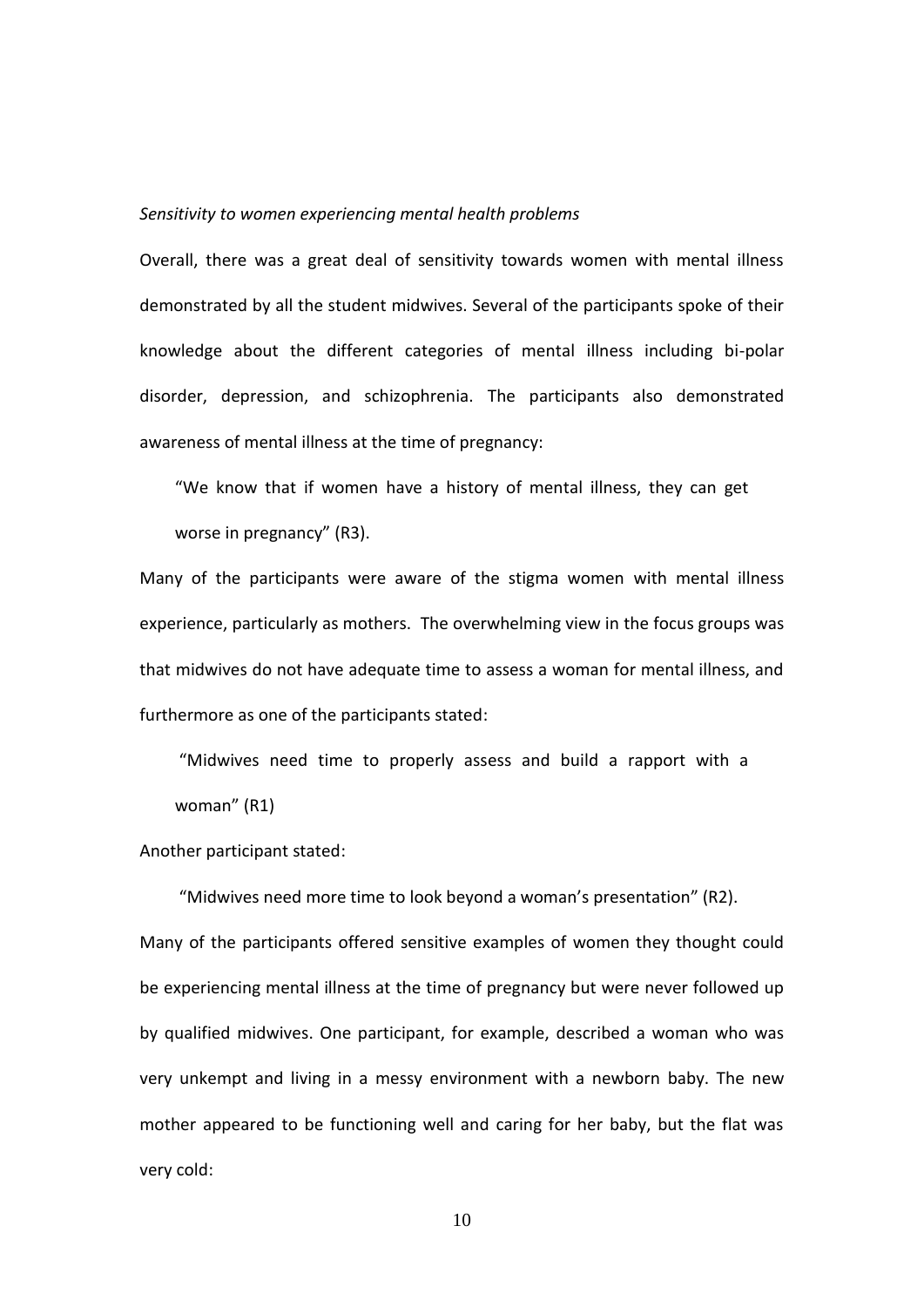"The midwife says 'how are you feeling emotionally?' and the woman says

yes, but the environment says otherwise".

This participant also stated:

"I was very, very concerned" (R2).

This student raised this issue with her mentor who didn't appear concerned. Another example was a description of a woman who:

"…wore the same pyjamas sitting with a blank face with a baby in her arm".

This participant expressed the need to know more about the mothers:

"Many midwives record in notes that the emotional state is 'good' but what does this mean? - midwives are doing something they are not qualified to do" (R4).

#### *Cultural awareness*

Many of the participants in the focus groups demonstrated awareness of ethnicity issues and the cultural pressure on women to be perfect mothers. One stated, for example:

"Women are seen to have a choice, they do not really the minute they are diagnosed…what about consent, they are forced to have medication"

(R2).

Another participant (R3) stated that women are "taken over" by mental illness. Several of the participants spoke of cultural pressures on women to be perfect mothers. One participant, for example, spoke about the pressure on women:

"They are expected to be pleased about motherhood. These are women that go home and have post-natal depression" (R6).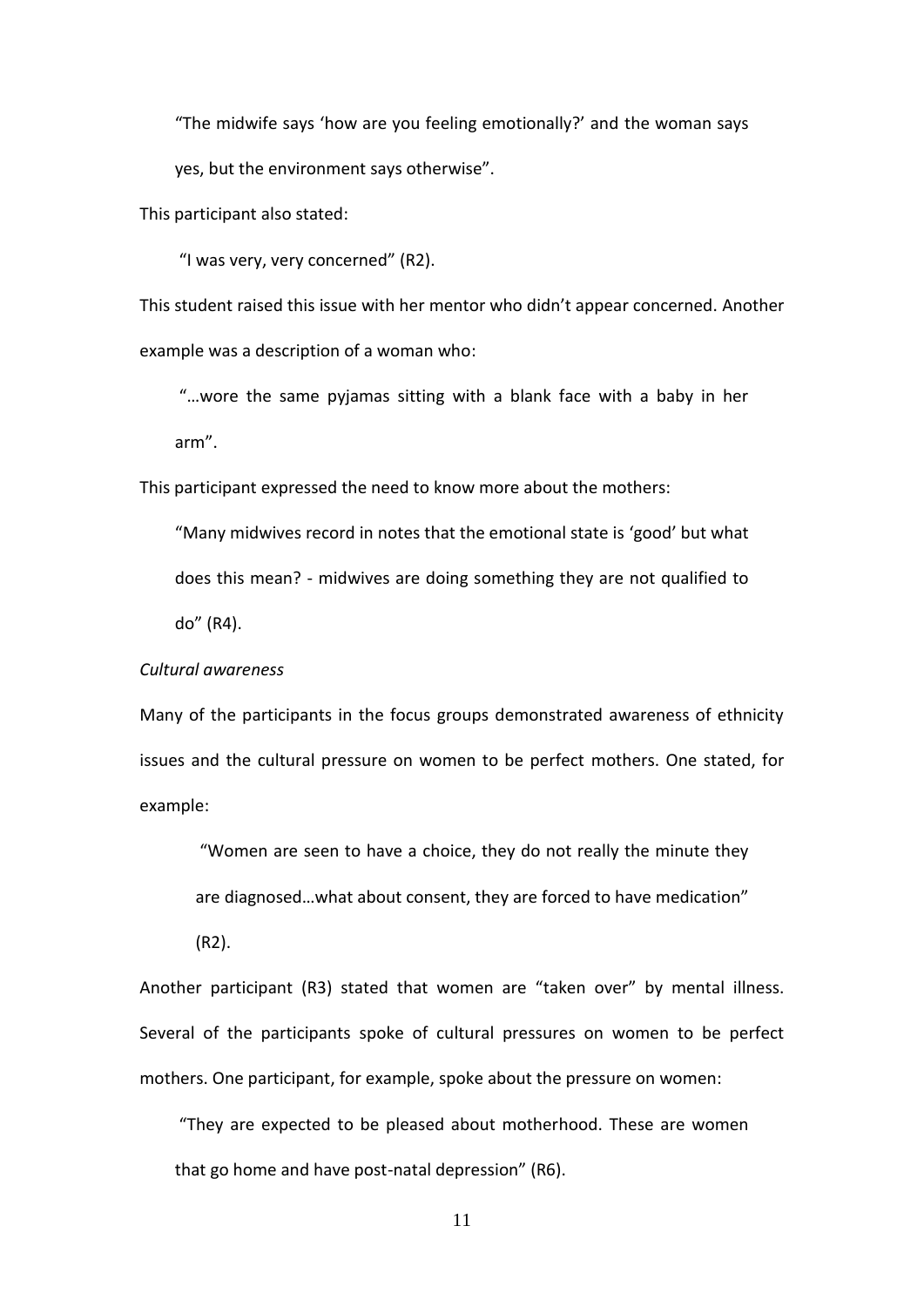Within the focus groups, many participants discussed their perceptions of ethnicity issues and pregnancy, particularly in relation to the disclosure of mental illness. Some participants perceived that there is reluctance in some cultural groups to disclose mental illness. Jewish women, for example, according to one participant:

"…won't tell us about depression - there are pressures on them" (R8). Another participant spoke about their perception of Caribbean women:

"These women do not talk about or acknowledge depression" (R2). Several of the participants referred to immigrant and refugee women, and women from low socioeconomic groups being particularly prone to mental illness. Another participant spoke of a woman who was told she could not have any more babies, but experienced pressures from her family to have several children (R2).

#### *Perceptions of mothers with mental illness*

Although many of the student participants were sensitive about women with mental illness, some expressed fear and confusion:

"Mental health is very challenging; we are not trained to give mental health care" (R6).

There was a description by a participant of a woman receiving IVF who had an established mental illness and was giving birth to twins conceived through IVF. The participant described how the woman, who had a diagnosis of post-natal depression, anxiety and other issues:

You name it, she had it all. She was very aggressive, smashing things up and assaulting staff - it was like she was doing it for attention".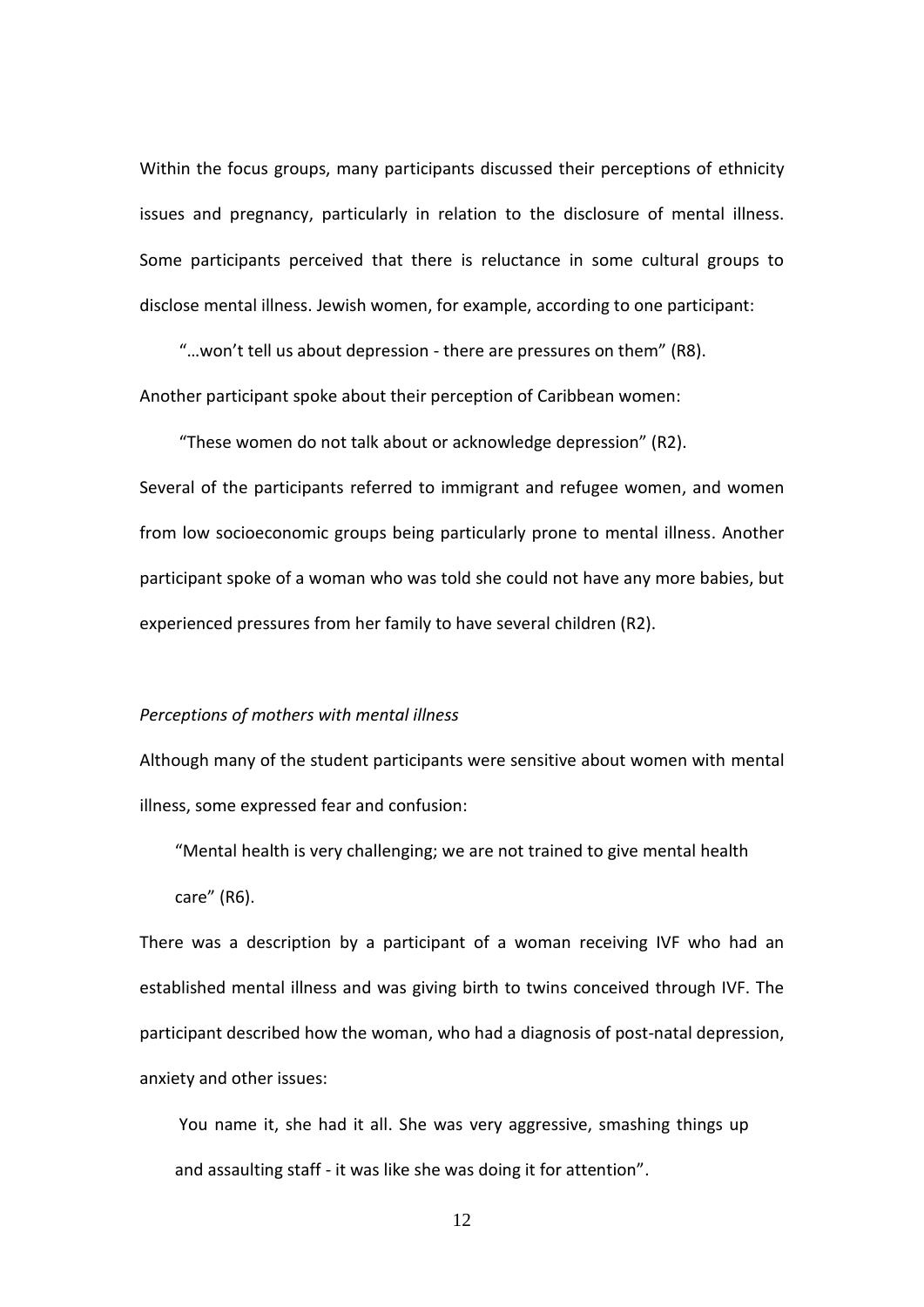This participant said she felt sad for the babies:

"What if she has a breakdown and hurts the twins?"

The participant went on to state the large amount of women desperate to have a baby and where IVF fails. Referring to the woman given IVF who was mentally ill, the participant stated:

"Why was this woman given IVF…she was given the opportunity and look at how she's carrying on" (R4).

Several of the participants stated that the process of appropriate referral is often unknown and difficult for the midwife and the woman experiencing mental illness:

"A patient with panic attacks is advised to phone the GP  $-$  it's a very long process" (R5).

The participants stated that there are guidelines within antenatal clinics to refer women to Perinatal Mental Health Teams. However, as one participant put it:

"Some women do not want a referral to a PNMHT" (R6).

The referral process was considered within the focus groups to be the responsibility of the midwife. However, as one participant stated about midwives:

"We run out of time, we could build a rapport with the woman to

persuade her to refer" (R7).

The issue of time was reflected by another participant who stated that for the midwife:

"Information and knowledge can be there, but there is no time" (R5).

The researchers asked the participants in the focus groups if they were aware of the Woolley questions used in the detection of mental illness in the first antenatal booking appointments. Only one student was aware of these.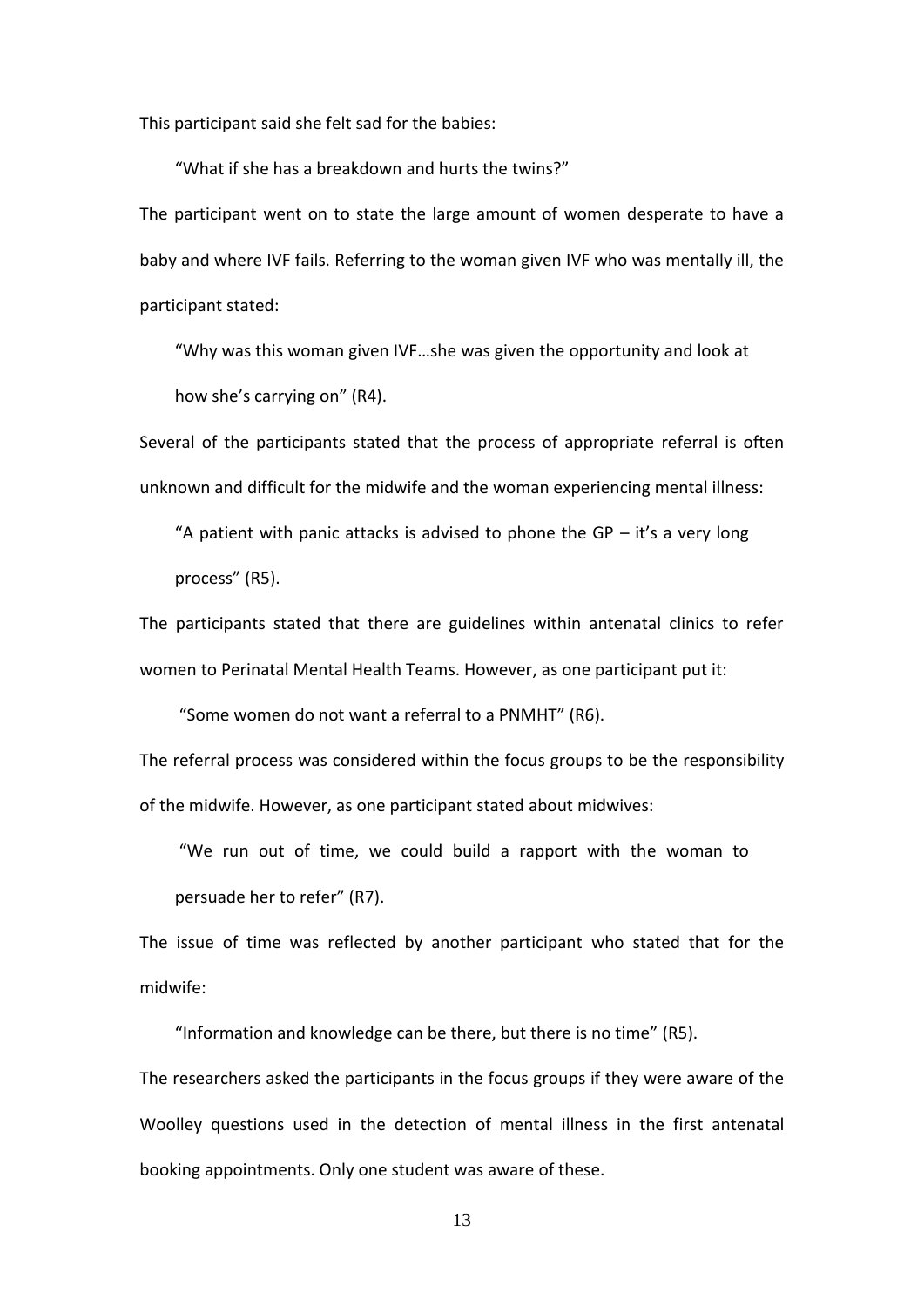#### *Observations about qualified midwives*

Several of the participants expressed concern about qualifying as a Midwife and having enough quality time for women. Qualified midwives who take time during their appointments with women are:

"…criticised as slow" (R2).

This view seemed to be familiar to all of the participants. One participant stated:

"Some midwives don't even take off their coats" (R2).

Several participants spoke of the pressure on qualified midwives:

"Women are shared out, there are not enough midwives" (R5).

There was a view expressed by several of the participants that:

"Midwives tend to medicalise women's bodies" (R7).

There was a perception that there is a fear within midwifery practice of going beyond a medical view of pregnancy and labour. Due to limited time that midwives spend with pregnant women in their care, they:

"…cannot open a bag of worms" (R8)

Subsequently, midwives will avoid asking psychological questions. Another participant stated:

"Midwives feel bad if a woman discloses as it takes time and you have to say you will refer her" (R8).

The participants stated that there seemed to be awareness in practice about what should be done with regard to referring women who experience mental illness to specialist services, but this often didn't happen: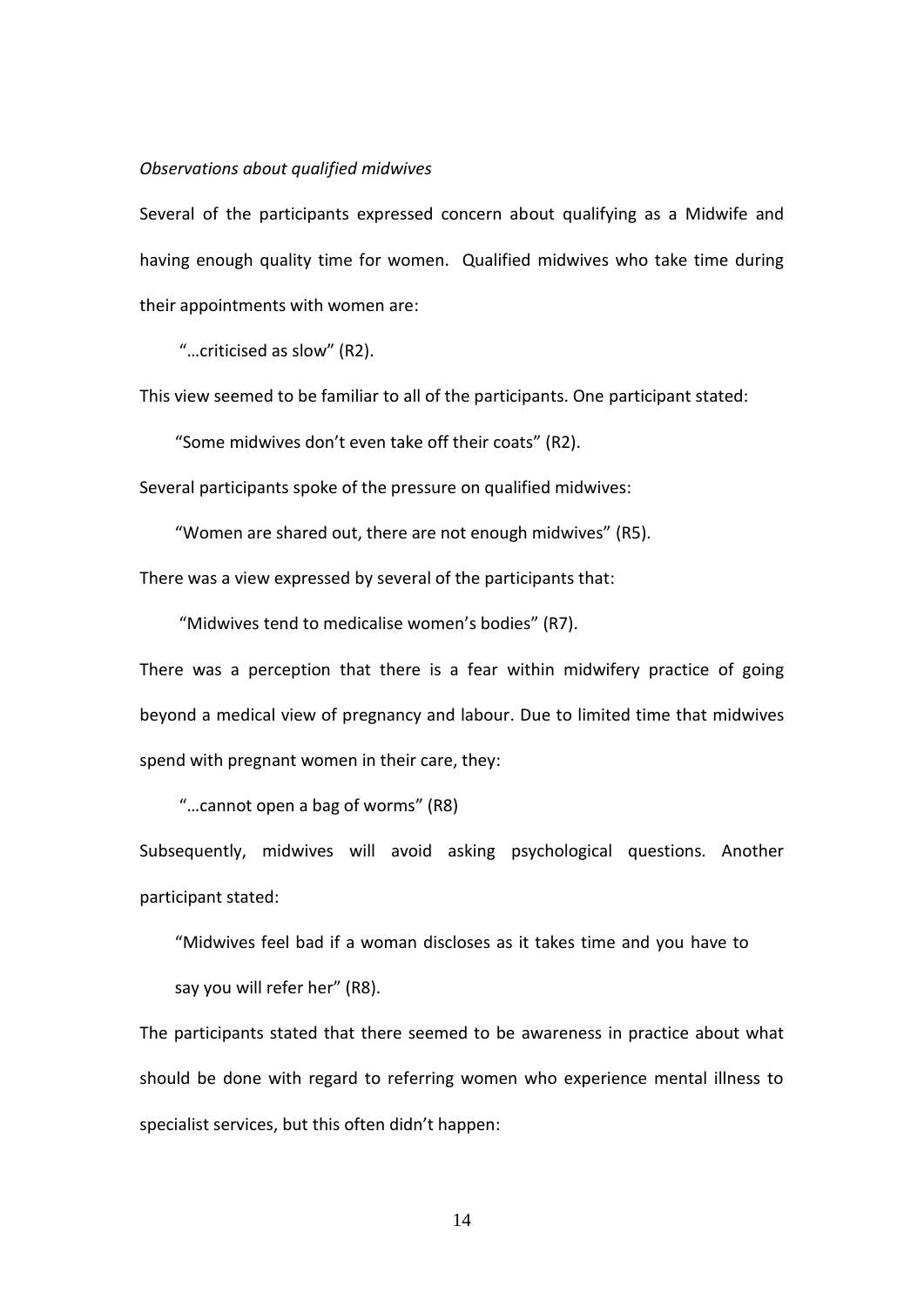"We need to work as a team…key people should be there in the notes". (R2).

This participant described a situation where a qualified midwife did not know a particular woman had a Social Worker, which was a vital piece of information for her care and well-being. With regard to awareness about referrals, one participant stated:

"When we are qualified, we still will not know" (R3).

There was a view expressed that midwives need to be more sensitive: "midwives do ask about mental illness but not always in a sensitive way" (R8). Another participant stated that midwifery is:

"…very psychological, but midwives build up defences and see women in medical ways – they do not go further or deeper"(R9).

Another participant described a visit with a qualified midwife to a woman's home where a woman had pressure on her from her family, but didn't want to have a baby. In this participants' view:

"Midwives just deal with the behaviour. Midwives don't explore further – what is beyond. Sometimes tears do not match up to what a woman wants" (R2).

Several participants stated that both student and qualified midwives need to talk and reflect more, and expressed they enjoyed participating in the focus groups which gave them an opportunity to do this.

#### *Views on student midwife training*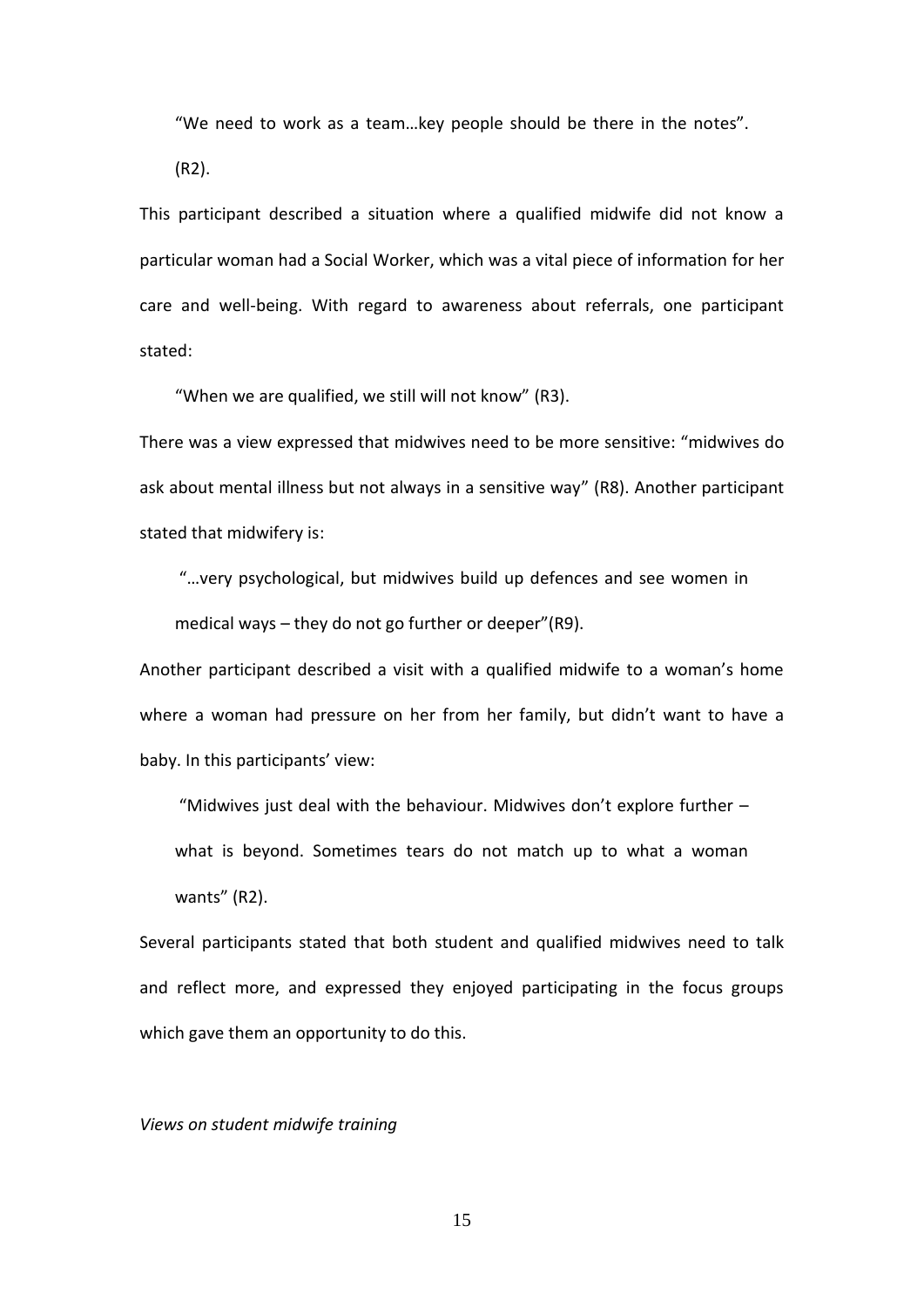All participants stated there was limited mental health teaching within the curriculum:

"There was only one lecture on mental health, no formal training" (R6). Several participants expressed the importance of covering mental health issues within the training:

"…mental health should be mandatory for all students. Everyone needs knowledge and training; you need that to make a referral" (R3).

It seemed that a majority of the student participants had awareness and knowledge about the different types of mental illness, and as the focus group findings reveal, demonstrated a great deal of sensitivity towards women experiencing mental illness. Several participants expressed that they wanted more in their midwifery training on communication:

"Midwives need to keep assessing women and build a rapport" (R5).

They recognised that they have a "duty of care" towards caring for women with mental illness and referring them to appropriate services:

"We try to assess the women. This is where we pick up issues of women with mental illness" (R6).

Other participants stated they wanted more on referral in their training:

We need a more practical emphasis on how to refer women".

The participants expressed that this is important for their futures as qualified midwives, but at present as one participant stated,

"Midwives are not prepared for women with mental illness" (R4).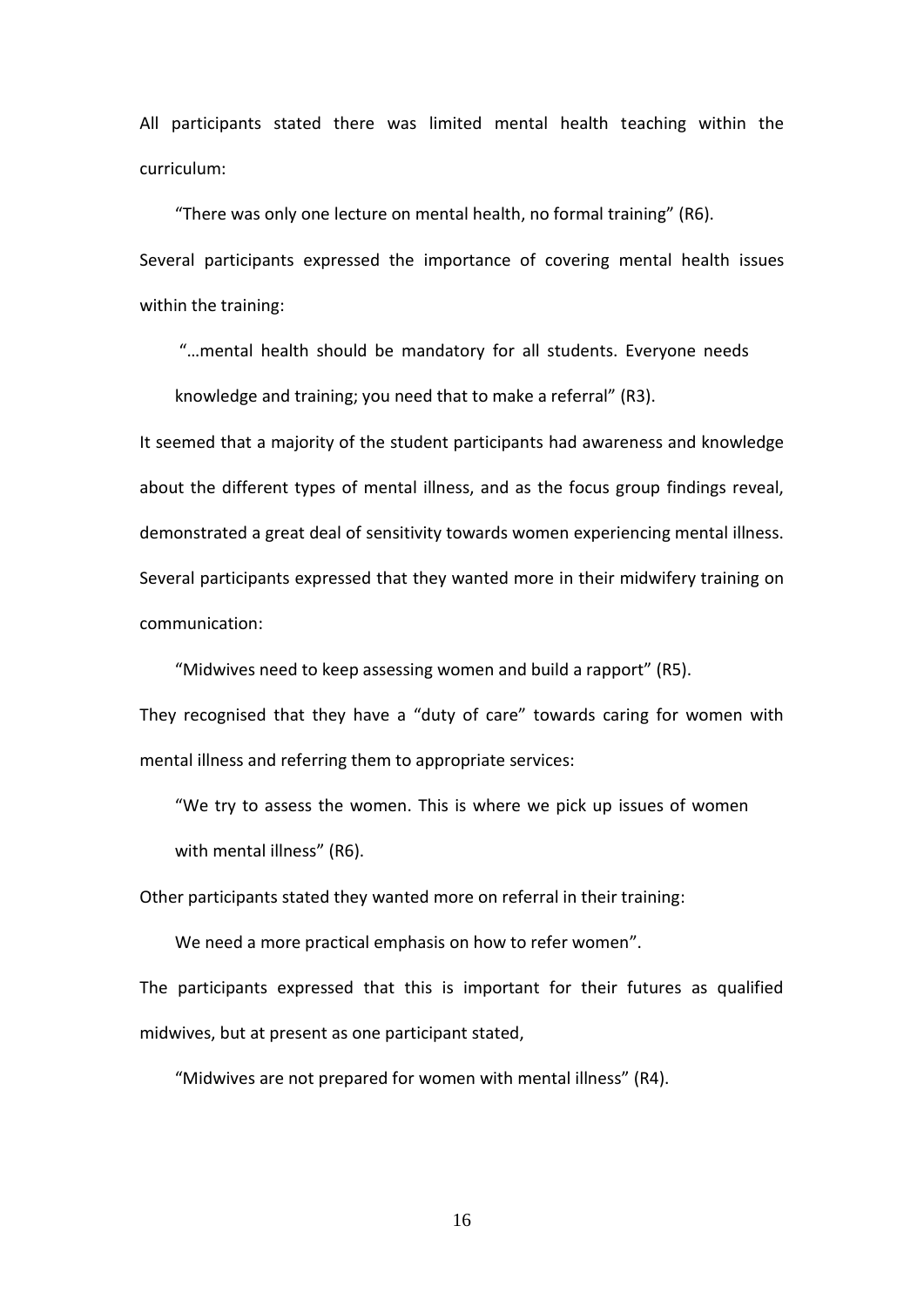#### **Discussion**

This small study has achieved its aim to explore student midwives knowledge of perinatal mental illness. The findings from this study revealed the views of dedicated students, who expressed knowledge of perinatal mental illness and the importance of the midwife's role in assessing and referring women appropriately to specialist services. This was a surprise to the researchers conducting the study, who did not expect to find this level of knowledge. The students clearly wished to make a difference to midwifery practice, which is of great benefit to patient care.

The students spoke of the medical model as domineering within midwifery practice. However, a valuable, unexpected and refreshing finding of this research project is that the participants did not adhere fully to a purely medical view of childbirth and women's bodies. They gave many examples of cultural factors that make it difficult for some women to disclose mental illness, and families placing pressure on women to have large amounts of children. The participants in this study stressed the importance of understanding cultural perceptions of motherhood and ethnicity, as well as looking at the ways in which social factors impact upon individuals and increase their susceptibility to mental illness. All the participants expressed the importance of communication and the potential of the unique relationship between the midwife and woman.

The overall finding of this study centres on the lack of time midwives have to think about and act upon the important observations they make in practice. There is no time for qualified midwives to adequately assess mental illness and make timely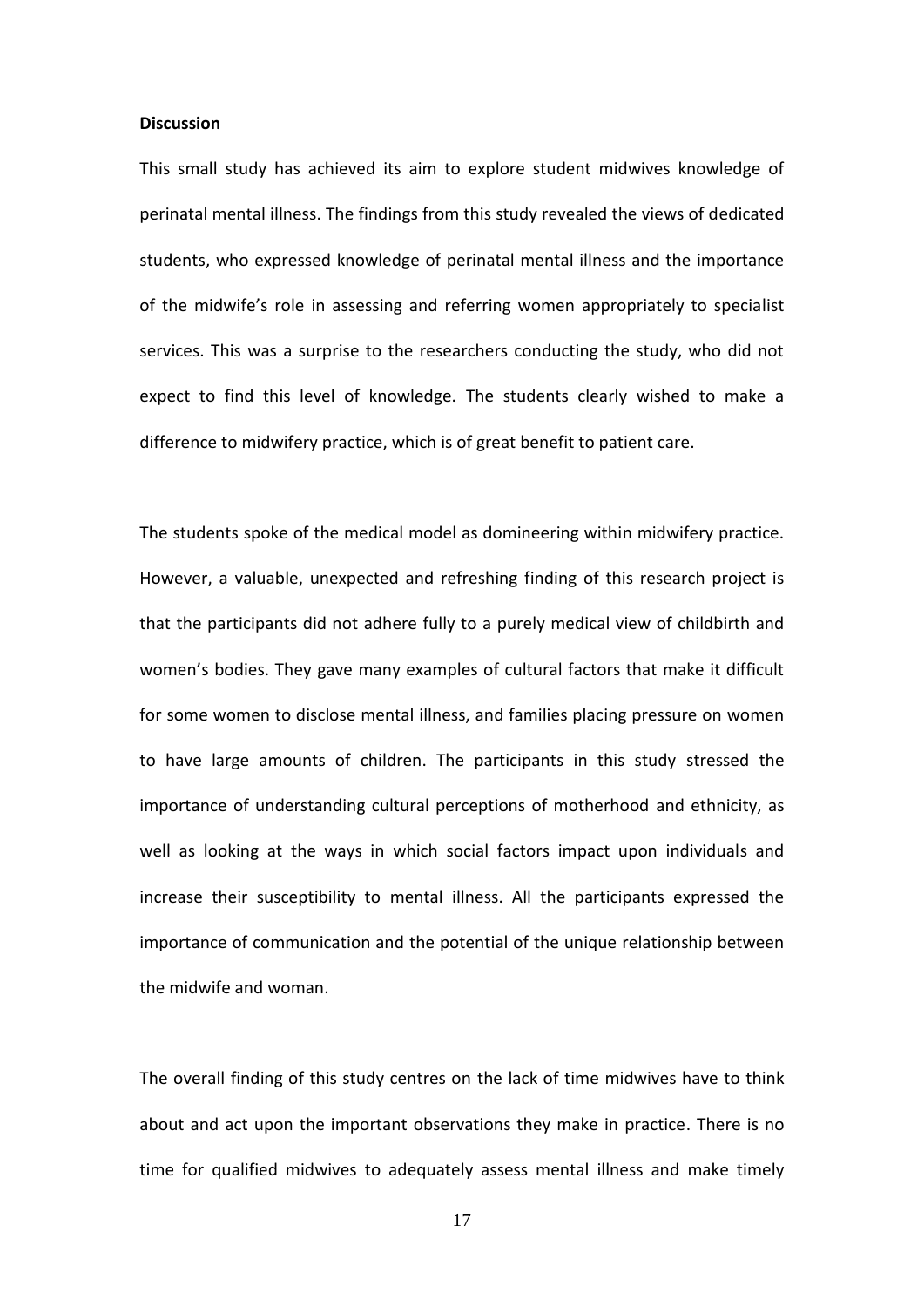referrals. Midwives do not have the time to build the necessary rapport with women. If they do, it is risky and would potentially 'open a can of worms'. Furthermore, all student participants demonstrated both verbally and non-verbally, that the midwives that do take their time with women are perceived as slow and are therefore criticised by their peers. Limited time to care for patients effectively is a recurring issue within health care. There are consistent references in the press about cuts in maternity services. In a recent report, 67% of maternity services in the UK stated that there is not enough staff to run their services effectively. This is particularly difficult as there has been a 19% increase of births that are increasingly complex due to perceived factors such as maternal obesity and age (Royal College of Midwives concern over midwifery cuts, February 2011, The Press Association).

As suggested by several of the participants, the teaching of student midwives in practice is particularly important. The involvement of students in the assessment of perinatal mental illness would provide them with clear examples of communication skills and issues of referral. Students could be encouraged to work within specialist teams. As well as keeping up to date with research developments that inform practice, the student midwife can have rich experiences of work with women with a variety of needs including dual diagnosis (mental health and drug/alcohol misuse), and mental health. The students would also gain valuable experiences of communicating with women from varying ethnic backgrounds who often find challenges in relating their feelings and emotions to midwives and primary care practitioners (Sleath et al, 2005). The introduction of the role of specialist mental health midwife has provided the essential link between antenatal services and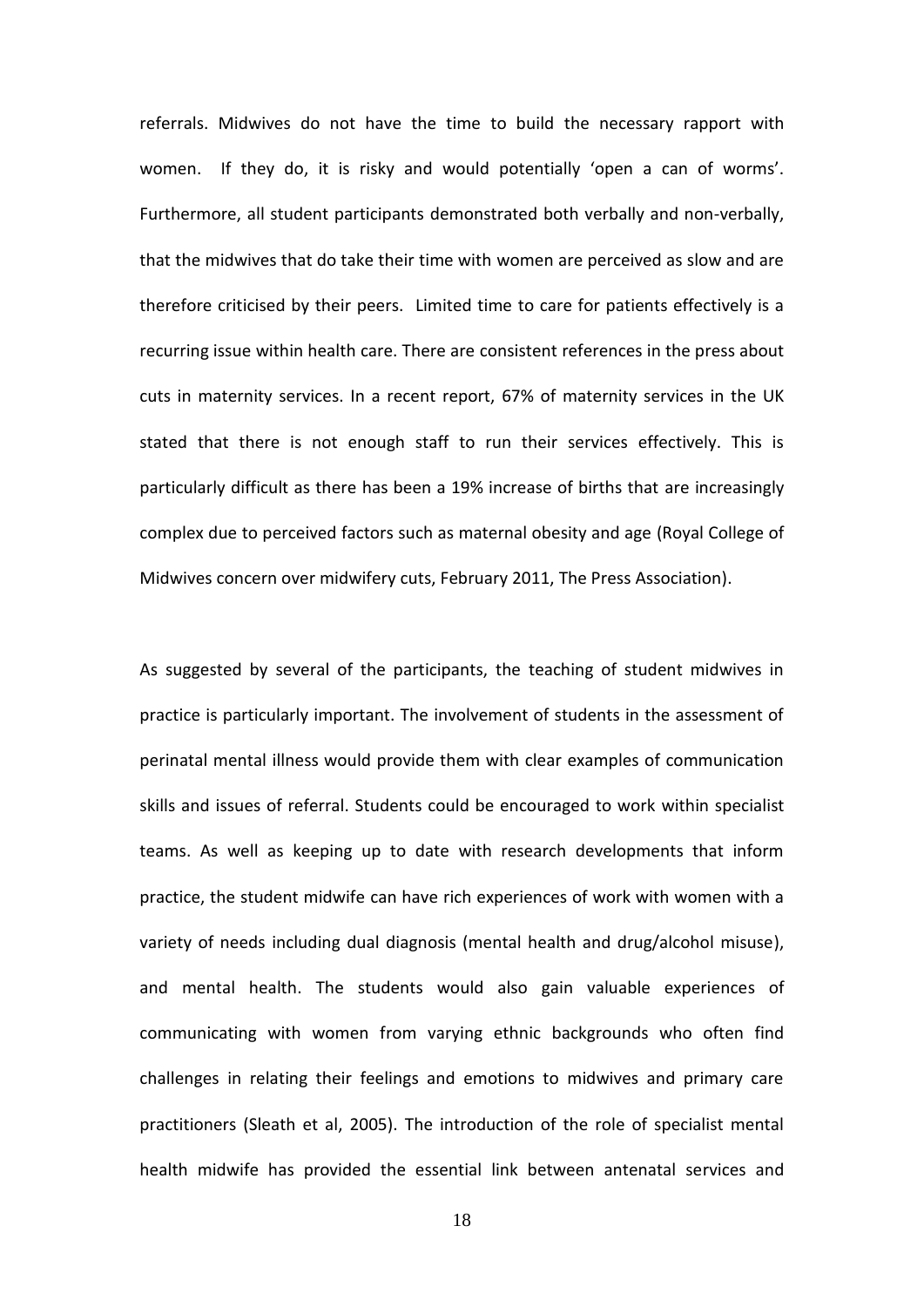specialist mental health services. Spending time within practice with these specialist practitioners would be particularly beneficial for student midwives. The combination of these experiences would equip students with both communication and referral skills.

As several of the participants stated during the focus groups, mental illness is disturbing and challenging and the fear of 'getting it wrong' must be very acute for midwives. It is understandable that they do not want to risk addressing psychological issues too much. Although it is vital that emphasis is placed upon the therapeutic relationship with women, midwives are faced with decisions about women's safety on a daily basis. Help with making such decisions can be aided by creating a working culture within which midwives are encouraged to think and discuss individual women in a supportive and creative way. This can consist of frequent and supportive supervision to enable midwives to safely articulate their often troubling responses to caring for women. When good therapeutic boundaries are established with patients, staff are less likely to feel overwhelmed and 'burnt out', and plans for the effective care of patients become clearer (Mitchell and Cormack 1998). Time limitations are a major factor preventing midwives from receiving such support. However, as one participant stated, perhaps there is time, it just the way the time is used. Student midwives clearly value their learning experiences on their allocated placement areas. If permanent staff are better supported in their roles, they may be more able to think about and support their allocated students, thus creating a informed and supportive environment for all staff.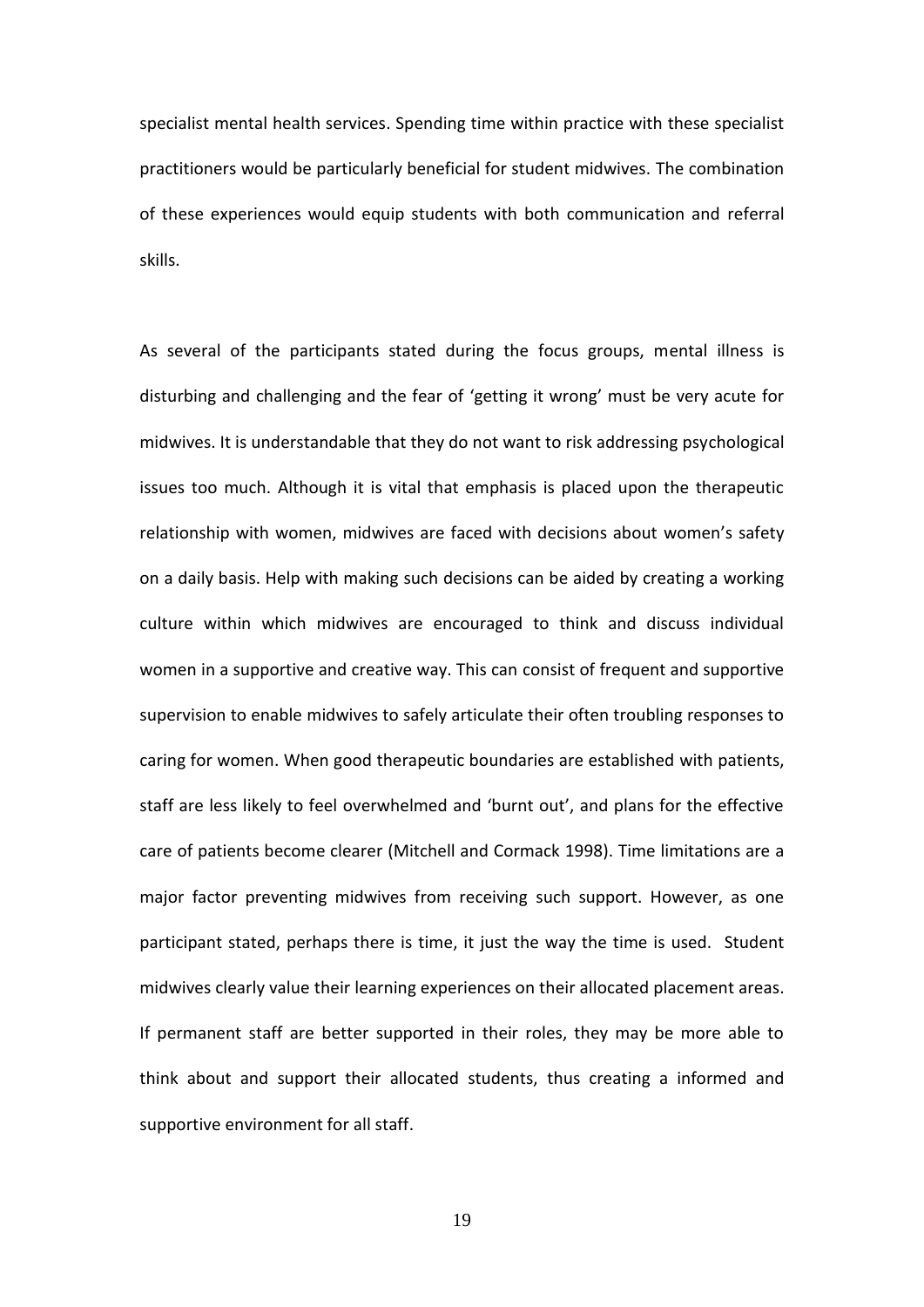This study was conducted with a small number of student midwives in one University. Therefore, there is a danger of making generalisations in relation to data from a small sample. A larger study may be more informative and could adopt a comparative approach between several universities.

#### **Conclusions**

Women with a mental health diagnosis require the effective management of their mental illness during pregnancy, alongside obstetric treatment, particularly in relation to medication (Howard et al, 2003; Jablensky et al, 2005). Many women may stop taking their psychiatric medications in pregnancy because they are concerned about the effects psychiatric medication may have on the developing foetus and may subsequently relapse. Research evidence suggests that the provision of frequent and consistent professional support can be helpful to women who are experiencing perinatal mental illness (Confidential Enquiries into Maternal Deaths 2004).

If a mother experiencing perinatal mental illness is not given appropriate and sensitive support, this may have problematic consequences on her well-being and on the mental health of her developing child (Massie and Szajnberg 2002; O'Connor et al, 2002). Early interventions for perinatal mental illness are therefore essential to reduce risks to the mother and her baby. This research project will contribute towards reducing the likelihood of risks. Although conducted within one university, it has established that there is much sensitivity towards, and awareness of, perinatal mental illness among student midwives who are close to qualification. The participants in this study wished to make a difference to patient care and did not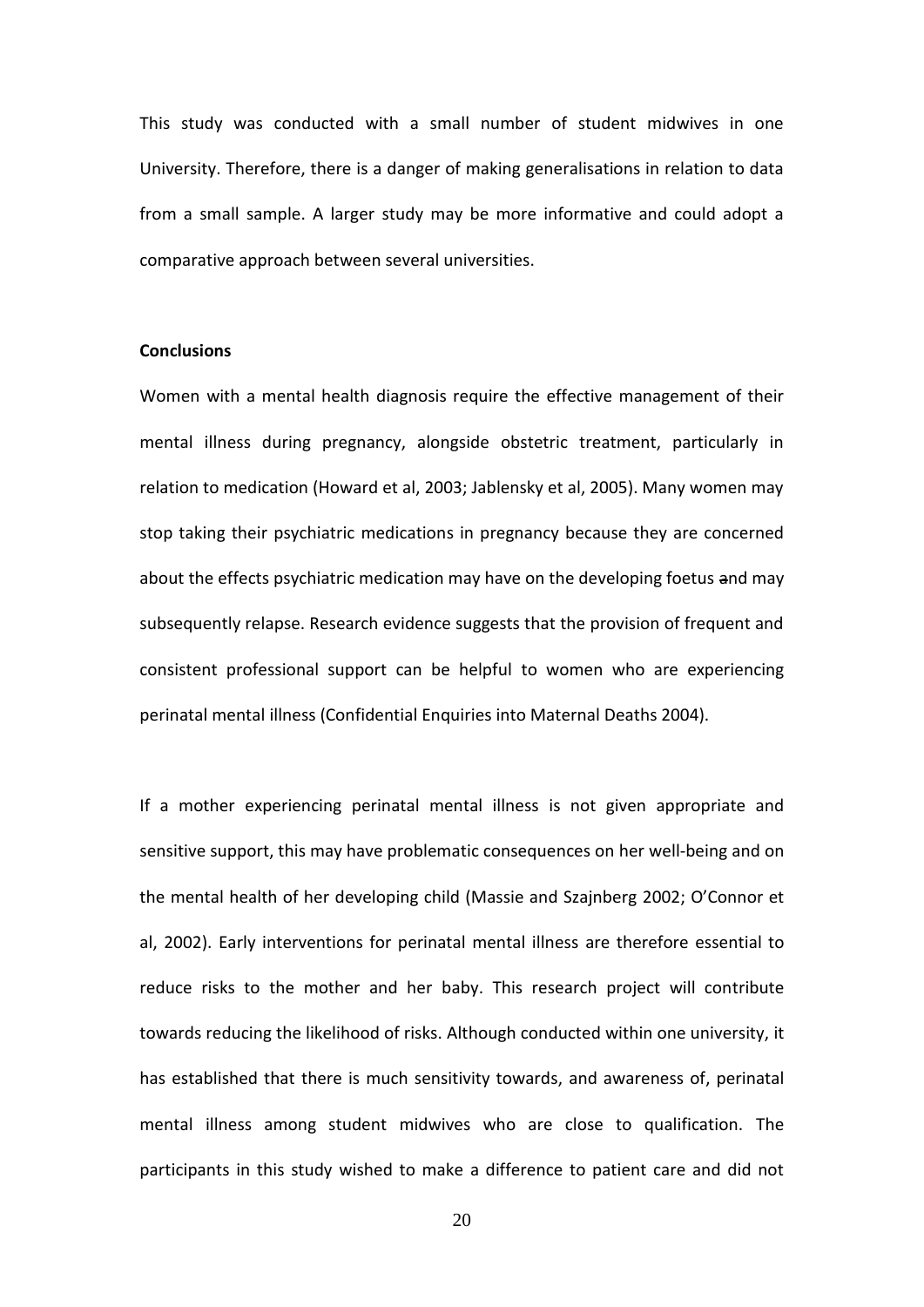want to repeat upon qualification some of the less than ideal practice they had observed. Several of the participants had the courage to speak about their uneasy feelings and fear about mental illness, and many demonstrated much knowledge and confidence in their roles as student midwives.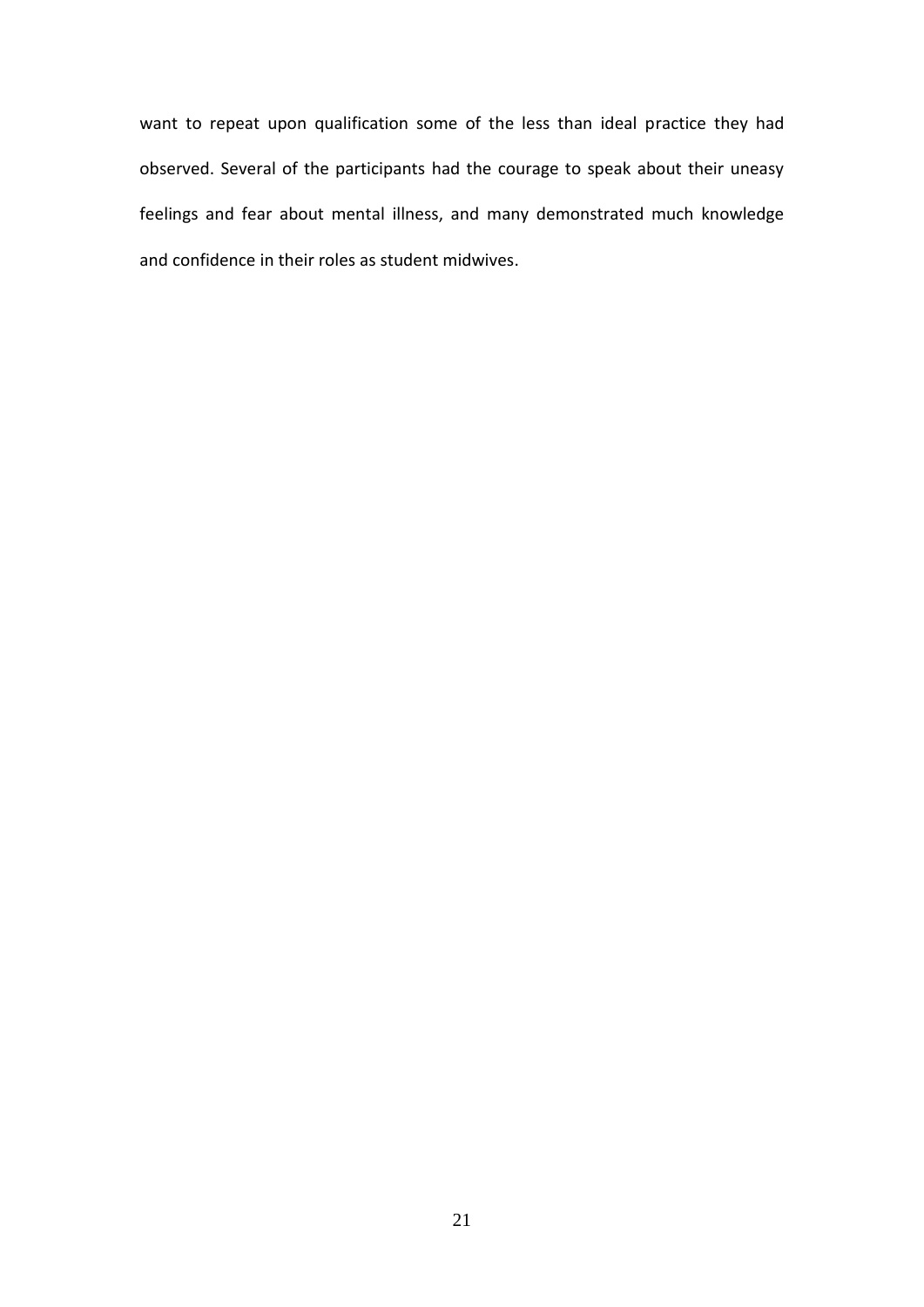#### **References**

Boyatzis, R. E. (1998) *Transforming qualitative information: Thematic analysis and code development*, Thousand Oaks, CA: Sage

Braun, V. and Clarke, V. (2006) 'Using thematic analysis in psychology', *Qualitative Research in Psychology* 3 (2). pp. 77-101.

Confidential Enquiries into Maternal Deaths (2004) 'Why mothers die-deaths from psychiatric causes', London, Royal College of Obstetricians

Dearman, S., Gutteridge, K., Waheed, W. (2007) 'Maternal mental health: working in partnership' in Edwards, G. and Byrom, S., *Essential Midwifery Practice: Public Health,* London: Blackwell

Department of Health (1999) *National Service Framework for Mental Health: Modern Standards and Service Models,* HMSO: London

Dowling, M. (2006) *'*Approaches to reflexivity in qualitative research', *Nurse Researcher 13 (3) 7-21*

Evans, J., Heron, J., Francomb, H., Oke, S. and Golding, J. (2001) 'Cohort Study of Depressed Mood During Pregnancy and After Childbirth', *British Medical Journal*, Vol. 323, No. 7307, pp. 257–60

Howard, L., Goss, C., Morven, L. and Thornicroft, G. (2003) 'Medical outcome of pregnancy in women with psychotic disorders and their infants in the first year after birth', *British Journal of Psychiatry* 182, 1: 63-67

Jablensky, A.V., Assen V., Morgan, V., Zubrick, S.R., Bower, C. and Yellachich, L. (2005) 'Pregnancy, Delivery, and Neonatal Complications in a Population Cohort of Women with Schizophrenia and Major Affective Disorders', *American Journal of Psychiatry* 162:79-91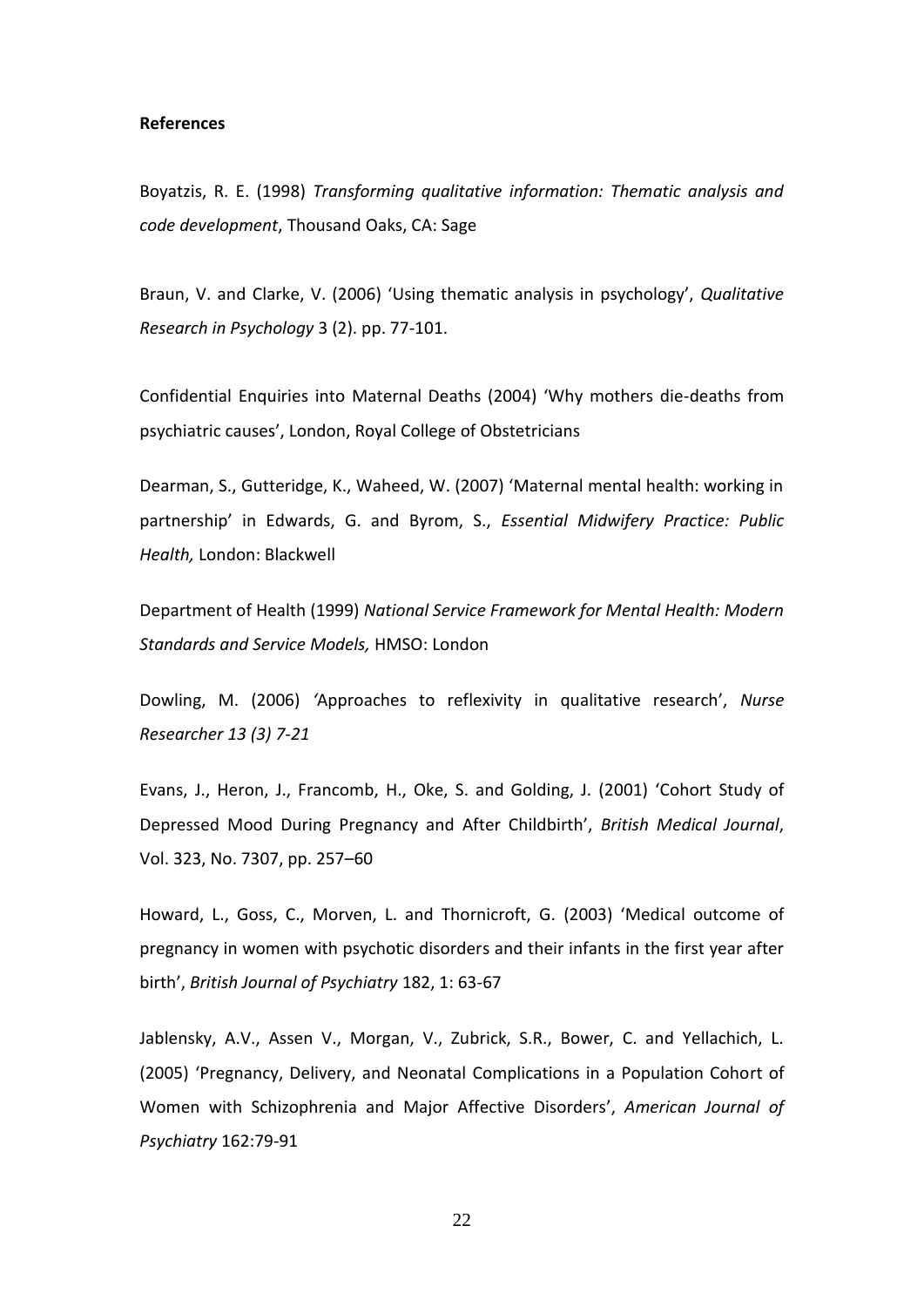Jomeen, J., Glover, L. and Davies, S. (2009) 'Midwives need training to spot antenatal depression', *Nursing Times. Net*, 7 May 2009

Kitzinger, J. (2005) 'Focus group research: using group dynamics to explore perceptions, experiences and understandings' in Holloway, I. (ed.) *Qualitative Research in Health Care,* Maidenhead; Open University Press

Lewis G. (2007) 'The Confidential Enquiry into Maternal and Child Health Saving mothers' lives: reviewing maternal deaths to make motherhood safer - 2003-2005', The seventh report on confidential enquiries into maternal deaths in the United Kingdom', London: CEMACH

Massie, H., Szajnberg, N. (2002) 'The Relationship between Mothering in Infancy, Childhood Emotional Development', *International Journal of Psychoanalysis*, 83:35- 55

McCann, T.V. and Clark, E. (2010) 'Australian Bachelor of midwifery students mental health literacy: an exploratory study', *Nurse Health Sciences* March 12 (1) 14-19

McCauley, K., Elsom, S., Muir-Cochrane, E., Lyneham, J. (2011) 'Midwives and assessment of perinatal mental health', *Journal of Psychiatric and Mental Health Nursing*, 18 (9), pp. 786-795

McCourt, C., (2006) 'Becoming a Parent' in Page, L. A. and McCandlish, R., (eds.) (2<sup>nd</sup>) *The New Midwifery: Science and Sensitivity in Practice.* London: Churchill Livingstone.

Mitchell, A. and Cormack, M. (1998) *The Therapeutic Relationship in Complementary Health Care*, Edinburgh, Churchill Livingstone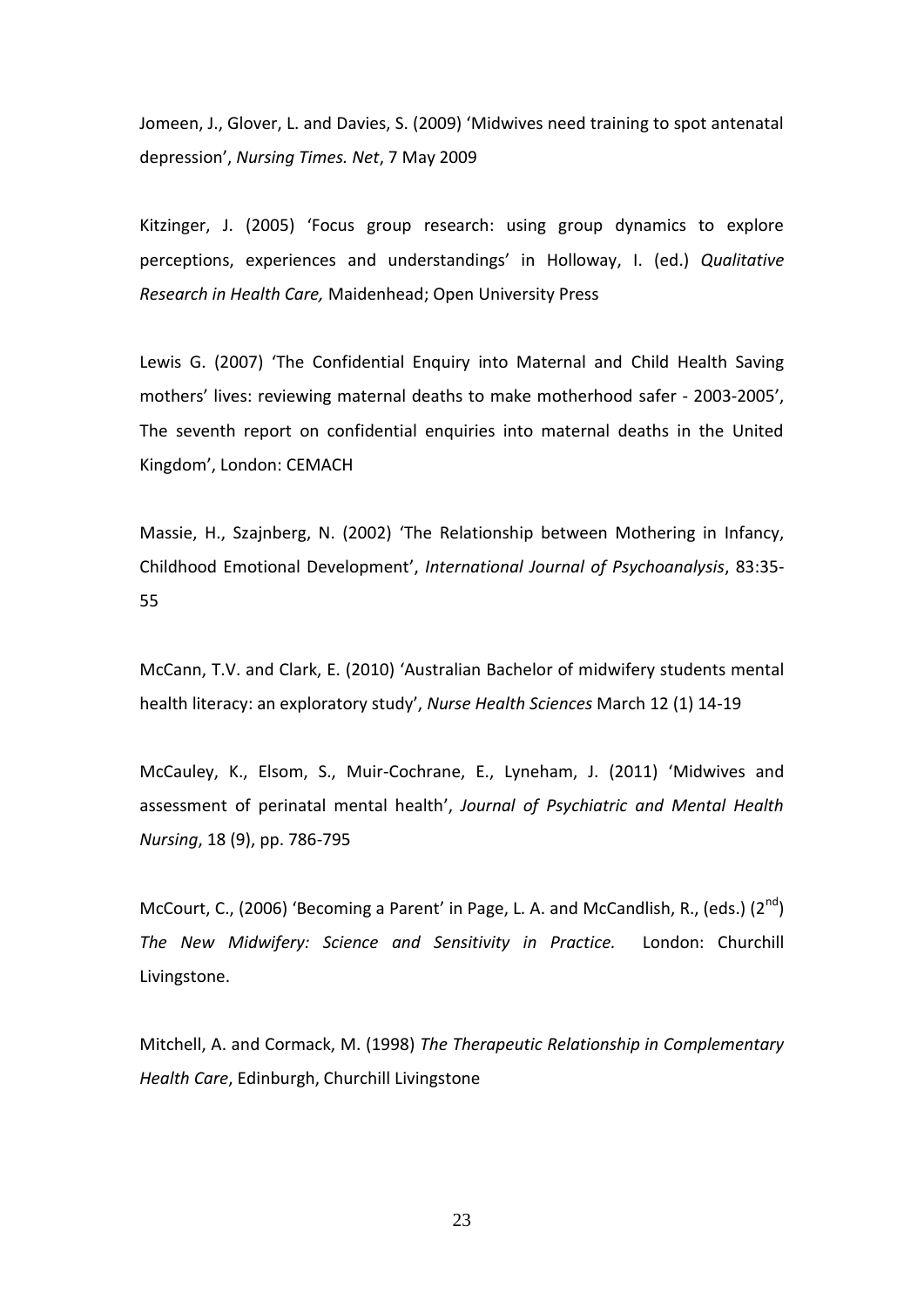Murray, L., Wilson, A. and Romaniuk, H. (1996) 'Controlled trial of the short and long term effect of psychological treatment of post-partum depression', *British Journal of Psychiatry*, 182: (5) 420-427

National Institute of Clinical Excellence (2007) *Antenatal and Postnatal Mental Health clinical management and service guidance,* London

O'Connor TG, Heron J, Golding J, Beveridge M, Glover V. (2002) 'Maternal antenatal anxiety and children's behavioural/emotional problems at 4 years', Report from the Avon Longitudinal Study of Parents and Children, *British Journal of Psychiatry.* 180:502-8

O'Keane, V.M, and Marsh, M.S (2007) 'Depression during pregnancy', *British Medical Journal,* 334:1003-5

Poobalan, A. S., Aucott, L. S., Ross, L., Smith, W.C.S., Helms, P. J., & Williams, J.H.G. (2007) 'Effects of treating postnatal depression on mother–infant interaction and child development: Systematic review', *British Journal of Psychiatry*, 191, 378–386

Ross-Davie et al (2006) A Public Health role in perinatal mental health: Are midwives ready? *British Journal of Midwifery* 14(6), 330 – 334

Royal College of Midwives (2012) 'New mother's mental illness', DVD

Sleath, B., West, S., Tudor, G. Perreira, K., King, V. and Morrissey, J. (2005) 'Ethnicity and perinatal depression: women's experience and perspectives on communicating about their emotions and feelings during pregnancy', *Parent Education and Counselling* 58: 35-40

Spinelli, M.G. and Endicott, J. (2003) 'Controlled clinical trial of interpersonal psychotherapy versus parent education program for depressed pregnant women', *American Journal of Psychiatry* 160 (3) 555-62